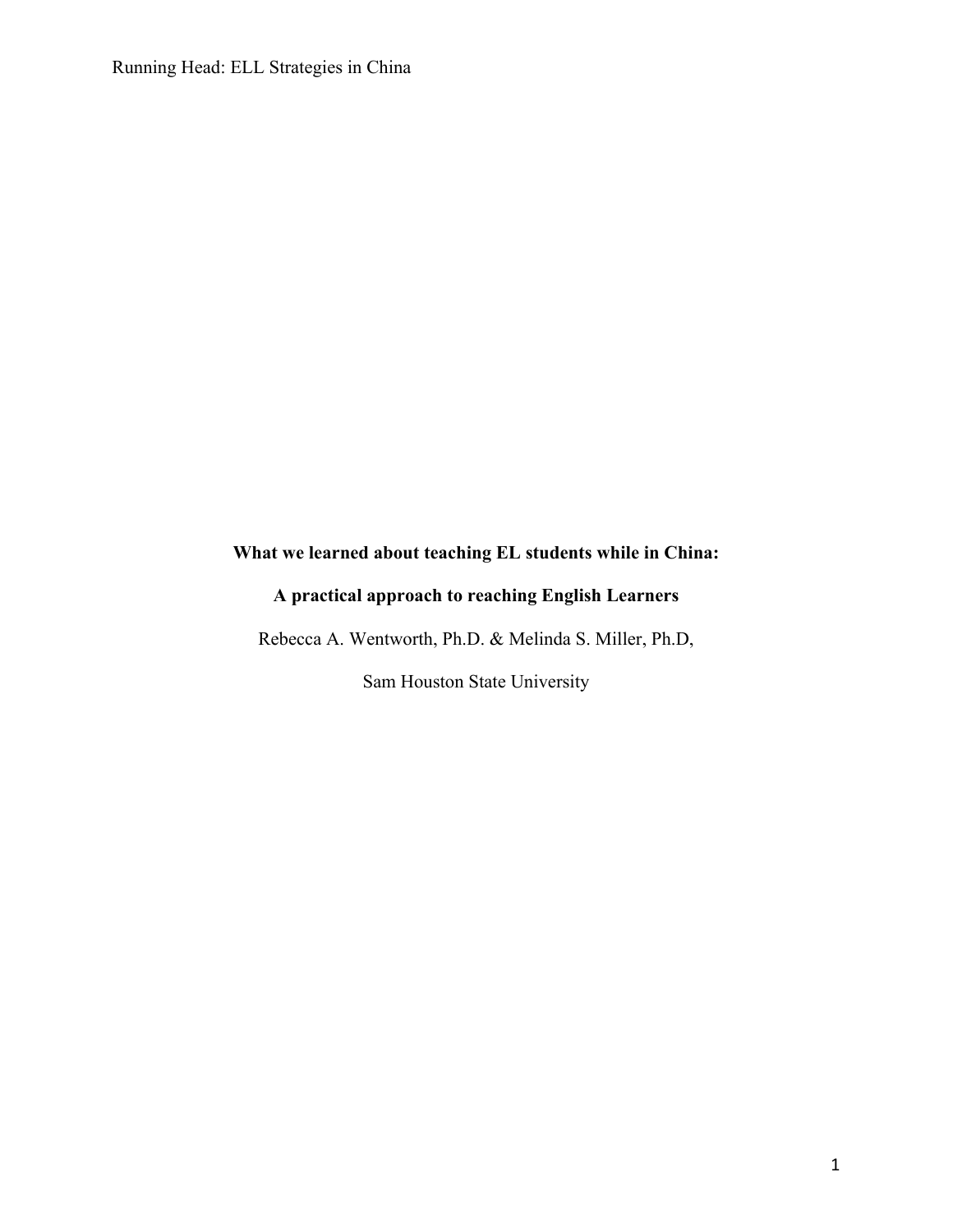# **Abstract**

We are two American university professors who taught a classroom of native Mandarin speaking English learners for two weeks in China. These students were pre-service teachers who selfidentified as having intermediate and high proficiency levels of English. Using strategies we also teach our American pre-service teachers to use with their English learners, we provided a sheltered classroom in which to teach our Chinese students content, while nurturing their developing English. We used visuals, journaling, daily PowerPoints with sentence stems and visual symbols, group discussions, Readers Theater, whole group sharing, choral response, digital translation tools, and group messaging to provide our students with multiple daily reading, writing, listening, and speaking activities to practice and improve their English, while learning the content to help them develop as emerging teachers.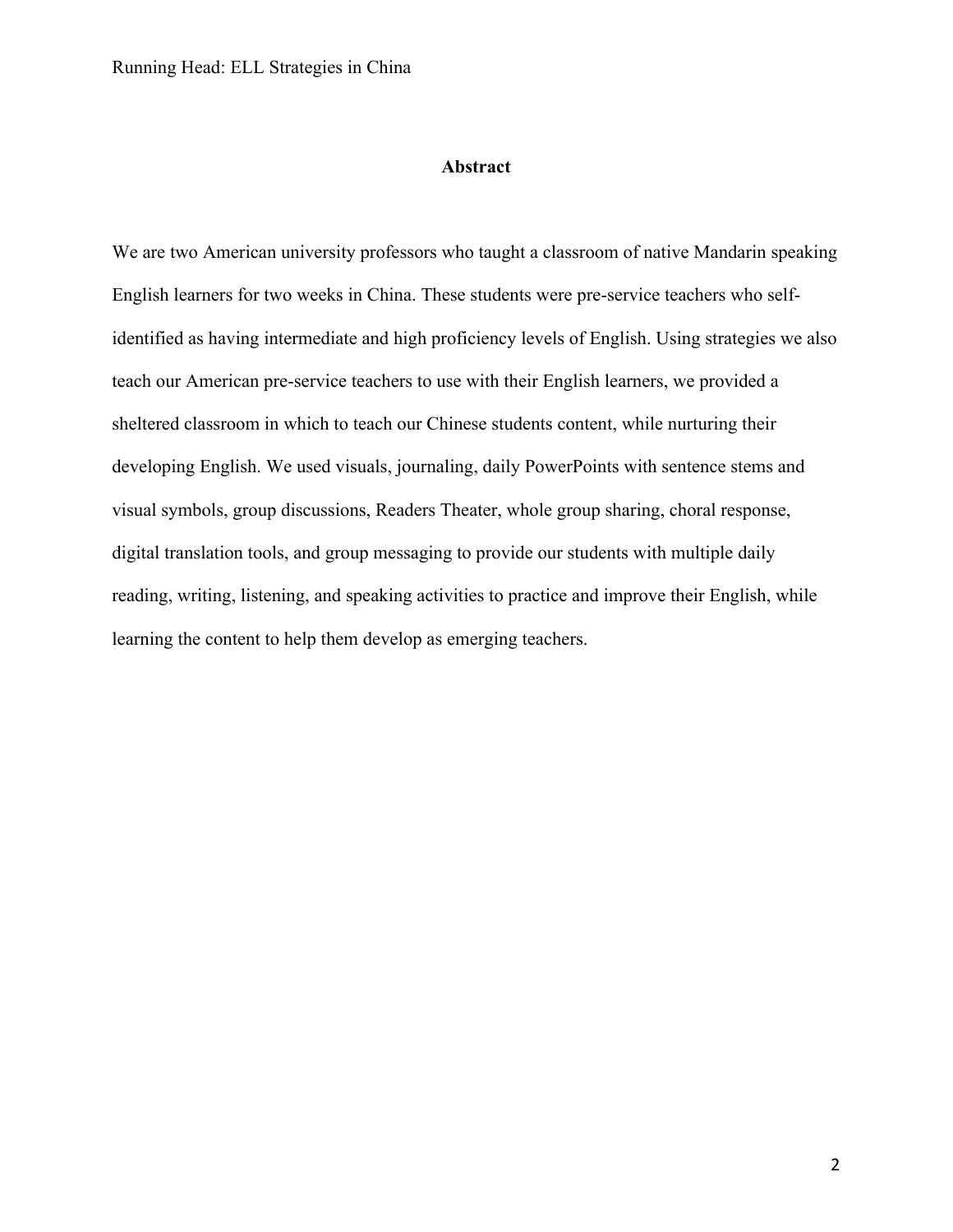# **What we learned about teaching ELL students while in China:**

# **A practical approach to reaching English Learners**

As part of a five-year agreement with Huaiyan Normal University in Mainland China, we spent two weeks teaching pedagogy content to preservice teachers, all of whom are native Mandarin speakers, in a sheltered classroom. As teacher preparation professors, we teach our own teaching candidates a variety of strategies to use with their English learners (EL), including differentiation strategies that are supported by research and best practice. We were able to put our theory into practice as we faced a class of 39 ELs who self-reported as between intermediate and high proficiency with spoken and written English. To help our colleagues, many of whom encounter EL students in their everyday classes, we share here some of the most successful and replicable strategies we employed.

Sheltered instruction provides an environment for ELs in which they receive scaffolding from their teacher as they learn both content knowledge and English (Krashen, 1982; Herrera & Murray, 2011; Ariza & Coady, 2018; Seidlitz, 2019). ELs in a sheltered classroom are provided context clues and support from their teacher, who activates and builds their background knowledge to make a bridge from the known to the unknown (Seidlitz, 2019). Seidlitz describes a sheltered classroom as "a refuge from the linguistic demands of the typical mainstream classroom" (p. 7).

A sheltered classroom provides scaffolding for ELs. Seidlitz (2019) states, "In the context of language development, scaffolding provides specific targeted support so that students gradually become self-sufficient in their language production" (p. 40). Teachers can provide oral scaffolding through modeling and rephrasing. Procedural scaffolding moves from whole group, to small group, to individual work, and instructional scaffolding provides students with sentence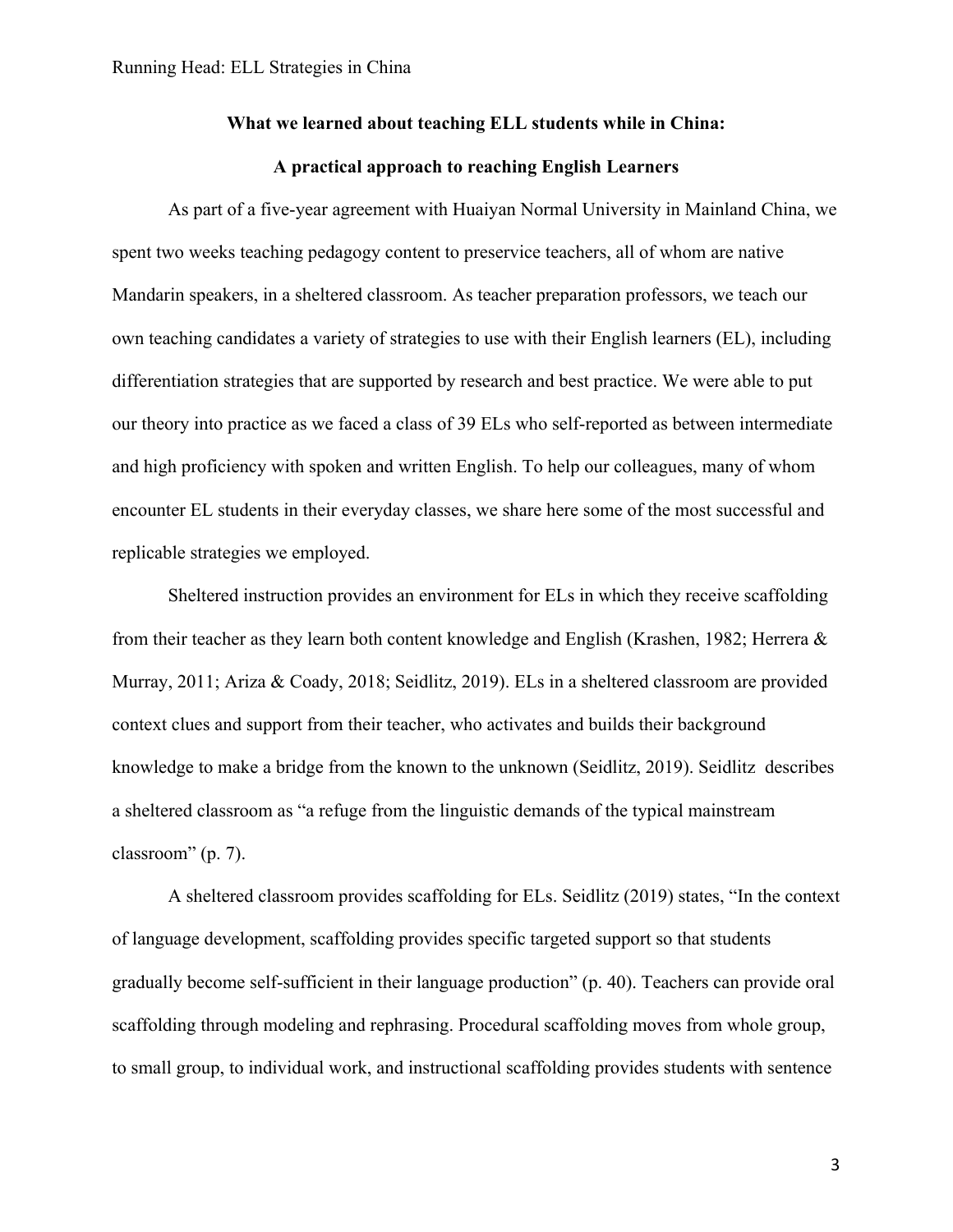stems, think-alouds, and graphic organizers. In the beginning, teachers give heavy support, then less and less support as the learner becomes more independent. Pearson and Gallagher (1983) refer to this phenomenon as gradual release of responsibility, and they coined the terms, "I do, we do, you do." First the teacher models, as in a write-aloud, then teacher and students do a task together, as in shared writing, then the students work individually, as in independent writing.

As we planned instruction for our students at Huaiyan Normal University, we tried to replicate a sheltered instruction classroom. We scaffolded our students through PowerPoints, learning journals, Readers Theater, digital translation tools, group texting application, and choral response while they learned content and simultaneously developed formal and informal language. In this manuscript, we will discuss some of the procedures we put into place to make content comprehensible for our students.

# **PowerPoint**

A seemingly ubiquitous tool used throughout the world in educational settings, PowerPoint has been the topic of numerous oral and written discussions. Using the search terms "PowerPoint" and "teaching" our university library's digital database returned 103,703 results dated between 2010-2020. While there is some disagreement about the effectiveness of using a digital slide program during lectures and other classroom activities (Gordani & Khajavi, 2020), there seems to also be the view that these tools will continue to be used in classrooms around the globe (Oomman, 2012). Because of this latter reality, much of the available literature, however, focuses on helping improve the manner in which digital slide shows are used (e.g., Kundart, 2014; McLeod et al., 2013; Wanner, 2015). It seems that authors have adopted a fatalistic attitude toward digital slide software and are focusing on effective use instead.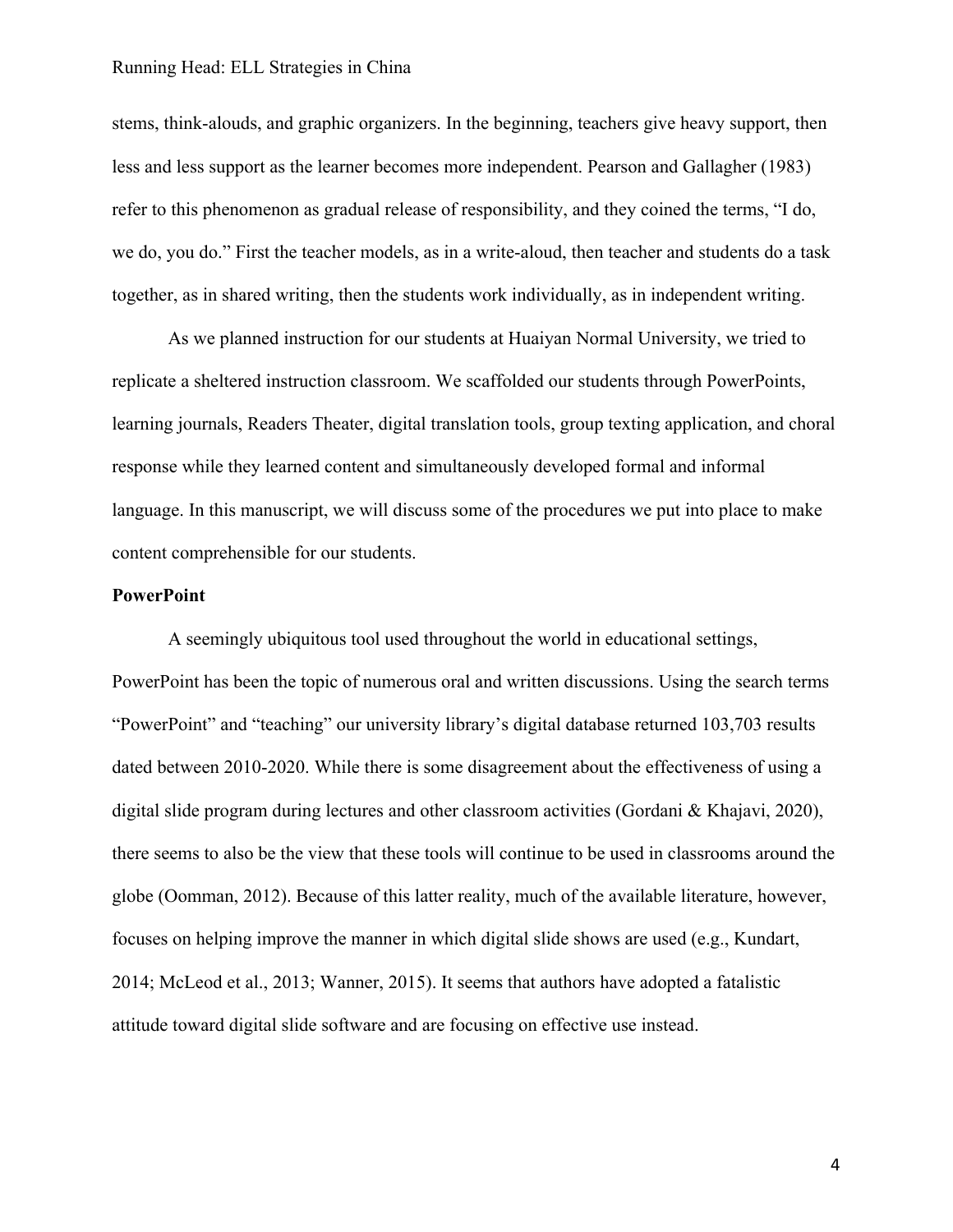When planning our daily lessons, primarily in the content of literacy, we considered a variety of delivery tools. Because PowerPoint software is available on all classroom computers at HNU and is available on all of our university computers, SHSU faculty find it convenient to use this tool to supplement lectures and presentations while teaching in China. Because we were deeply invested in assisting our EL students in both class content and English language fluency, we established and implemented the following five procedural norms in our presentations whenever practicable.

# *1. Include all questions in the slides*

According to Seidlitz (2019), teachers must provide comprehensible input for ELs to give them a context in which they can understand messages in English. Krashen (1982) stated that ELs should receive input that is challenging enough for learning to occur. If the input is too difficult or not challenging enough, the learner will not grow in second language development. Students must receive input that supports and engages them and provides a bridge from the known to the unknown. An important aspect of learning is engaging with questions to consider specific content, situations, applications, etc. To ensure that all students are able to understand, interpret, and respond to all questions posed during the lesson, all questions that are asked throughout the lesson, large and small, are written into the PowerPoint slides. Included in this practice are both open-ended and closed-ended questions, which gives the students the opportunity to process questions in both written and verbal forms. This allows students who need to translate vocabulary and concepts the opportunity to do so in real time, helping to keep them engaged.

Students are, of course, given wait time to allow them to listen to the question, read the question, and, if necessary, translate the question into their first language, which eliminates the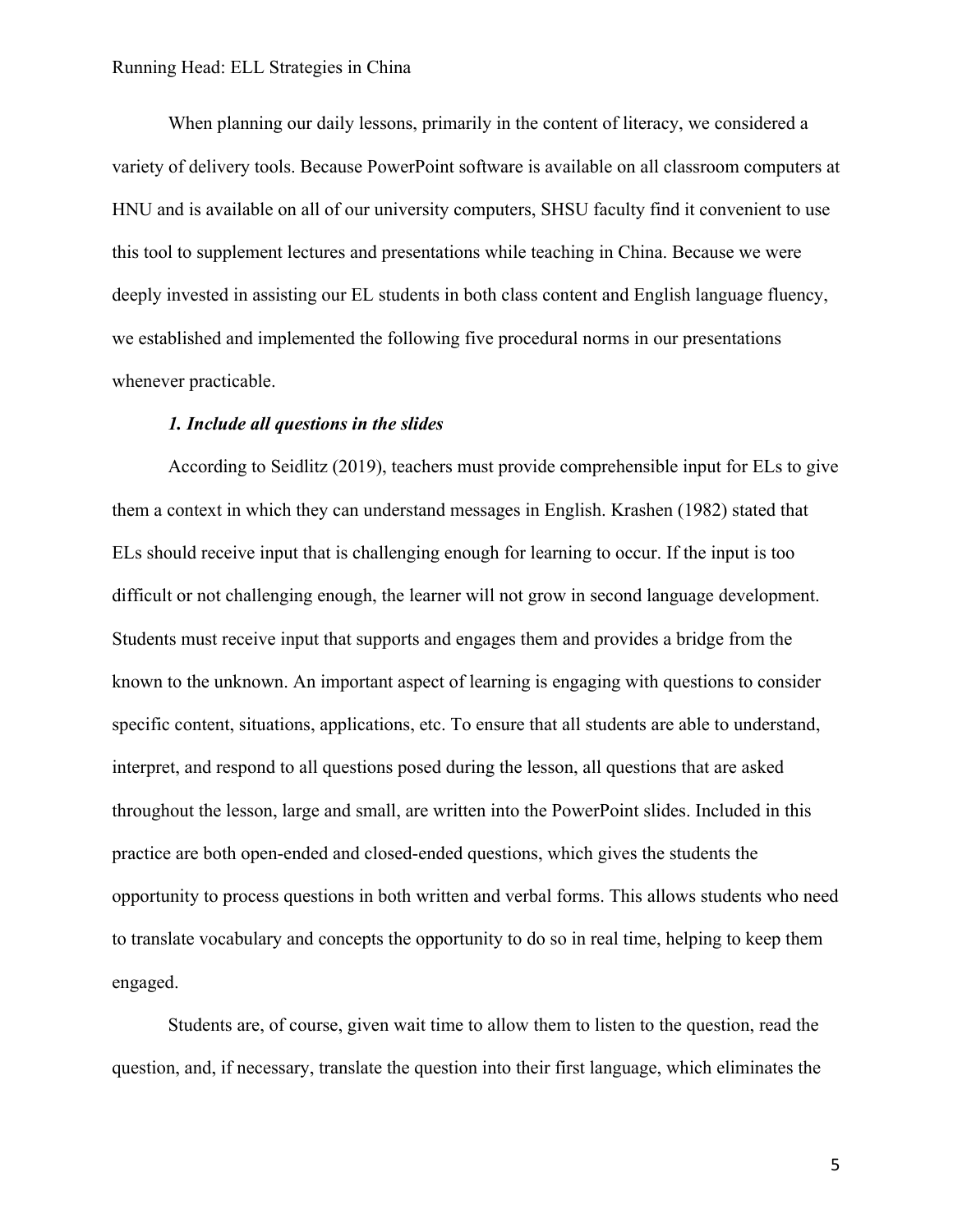stress-inducing need to understand the entire prompt when it is stated orally only once. Students discuss the questions with their shoulder partners or groups and work together to understand the content. Finally, students are able to respond to the question, either in written or oral form, or both, depending on what is asked of them. Seidlitz (2019) states, "When ELs have low-stress opportunities to talk and write, they are able to practice new language structures and notice gaps in their existing language knowledge" (p. 33). ELs should have many times throughout the day for short conversations with peers combined with writing to practice language, negotiate meaning, and reflect on their language learning.

# *2. All directions and instructions in the slides*

A common and effective practice used with EL students is to provide information in multiple modalities (Kaplan, 2019). Seidlitz (2019) emphasizes the importance of providing ELs many opportunities throughout the day to read, write, listen, and speak in English. Allowing students to not only hear directions, but to also read, discuss, and write the instructions, further supports positive language acquisition across modalities. Throughout the two weeks of day-long lessons, we used a variety of teaching methods to provide stimulation and motivation and encourage the students to maintain focus and engagement. One critical component to the success of each activity and assignment was to provide all instructions both verbally and written into the PowerPoint presentation. This acts to give students visual support to the oral language they experience, and again allows them to listen to, read, discuss, and translate instructions when necessary, allowing for greater success in understanding the assigned task and subsequently greater success in completing the task.

# *3. Visual cue to prompt written response*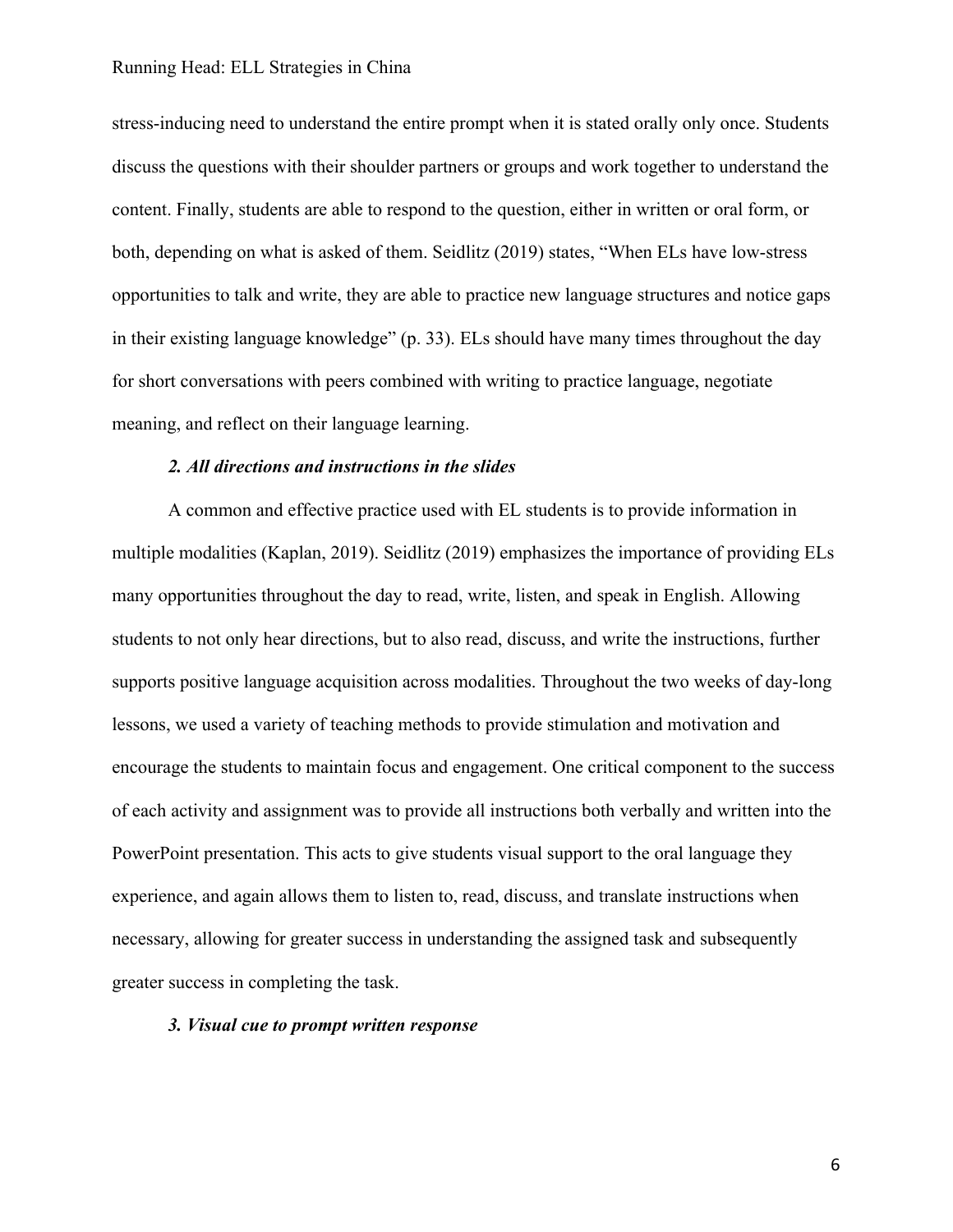According to Wong, et al. (2018), the most effective PowerPoint slides include an image or graphic to help the instructor make a point. Images that reinforce instructions such as where to place completed assignments, when to line up for recess, and how to take care of materials will give students of all backgrounds a clearer understanding of what is expected of them. Based on this advice, while preparing our slides for daily instruction, we added a clipart image of a pencil into every slide that asked for a written response. This helped the students understand that when they saw the pencil image, there was something they would be writing or drawing. This reduced the number of students who failed to complete a task due to having missed or misunderstood the directions.

In addition to using visual prompts for written response, we also provided many other visuals on the PowerPoint to help students understand the content. Seidlitz (2019) emphasizes, "Incorporating visuals in our lessons dramatically increases student ability to understand class lessons and discussions" (p. 63). Teachers can use posters, maps, videos, photos, pictures, graphic organizers, and real objects to connect to students' background knowledge or to help build their background knowledge. In one lesson about the semantic, graphophonic, and syntactic cueing systems, the students were having trouble understanding what a "cue" was, and we decided to reteach the next day.

Because we had repeatedly seen pictures, stuffed animals, and figurines of the Pink Panther in various shops and on signs in China, we decided to find a clip art of the Pink Panther holding a magnifying glass and looking for clues to include in the lesson's PowerPoint. We explained to the students that "cues" were like "clues," and when somebody reads, they use visual or picture clues, meaning clues, and structure clues to figure out the words. We also made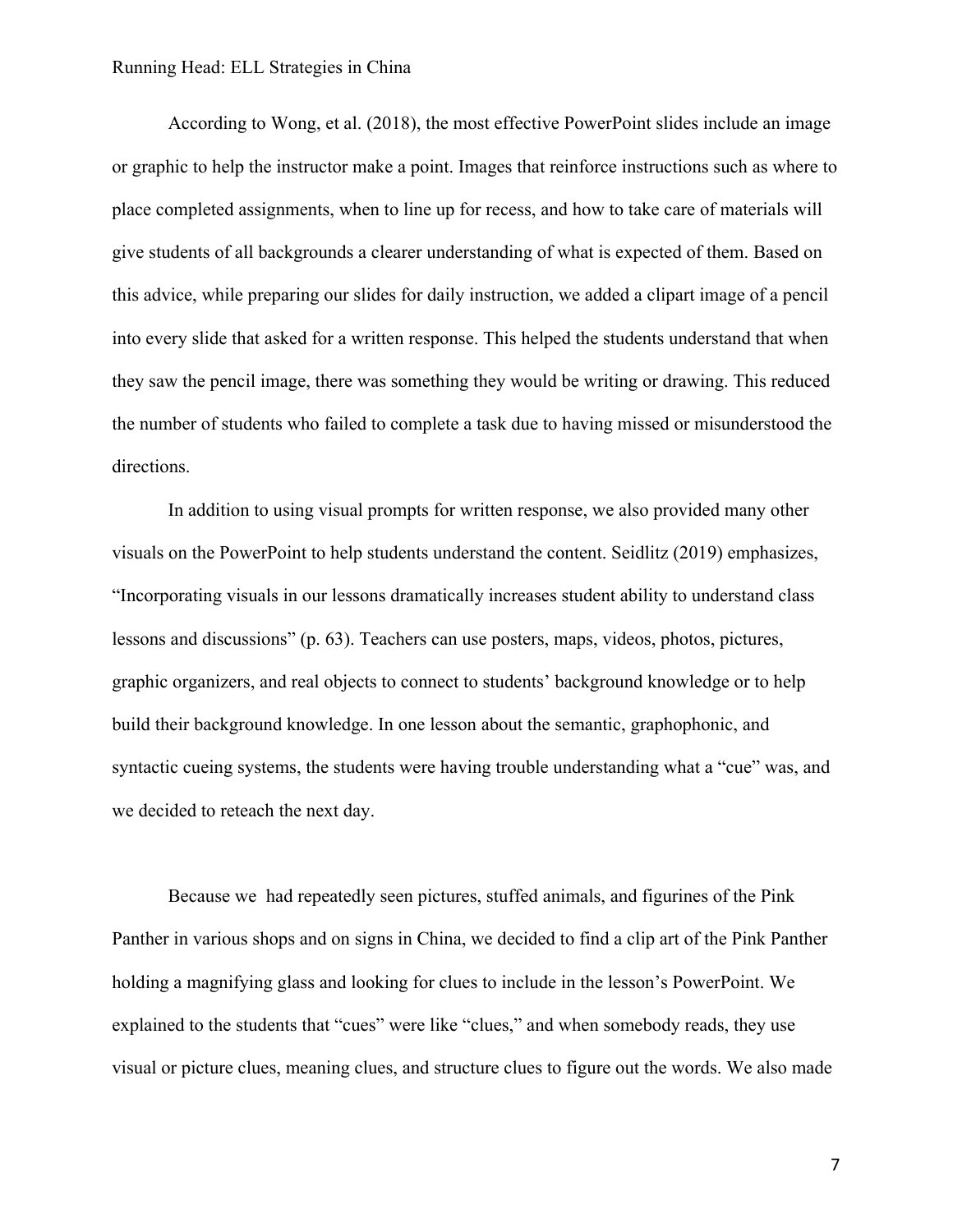a big magnifying glass cut-out and posted it on the wall. We wrote the words "clues," "visual or picture," "meaning," and "structure" on cards, and posted them next to the magnifying glass. Then we asked the students how to say "clue" in Mandarin, and they taught us, bursting into giggles when we had difficulty with the pronunciation. Once the students understood the concept of readers looking for clues as they read, we re-introduced the academic language, "cues," "graphophonic," "semantic," and "syntactic." They were then able to understand the new vocabulary since they possessed new background knowledge to bridge between the known and the unknown.

# *4. Presentations available to students digitally*

As with the use of PowerPoint presentations as a teaching tool in general, there is also disagreement about the practice of providing the students with copies of the slides either before or after the lecture (Gordani & Khajavi, 2020). Within the context of teaching native Mandarin speaking students in an English-only class, we decided to make our presentations digitally available to students before, during, and after the lectures. This allowed students to review information in their own time and space, alleviating the stress of missing information, questions, directions, and assignments. Before each class, a digital copy of the presentation slides was sent to the students, who had permission to read through them, print them, or access them digitally for taking notes. Many students took time to look ahead to see what fun activities we had planned, which increased motivation and engagement.

It has been argued that students who are given lecture slides before the lecture are less likely to engage with the content during the lecture (Gordani & Khajavi, 2020). To avoid this passive attitude, we followed the advice of Wong et al. (2018) and used minimum words in our presentations, which acted to emphasize, punctuate, and support instruction rather than replace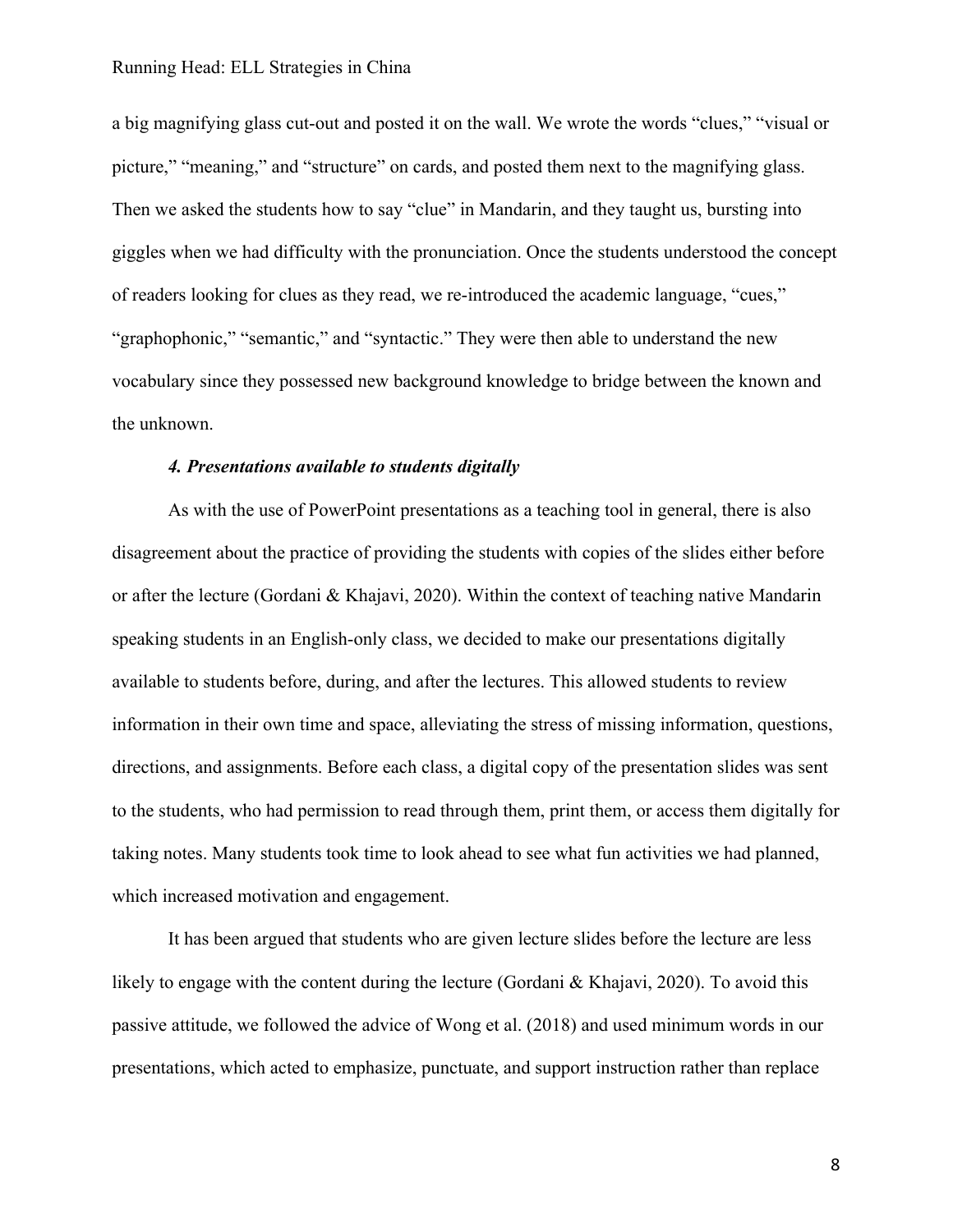instruction. Students were still required to engage with the content presentation in order to learn and understand. This practice also aided student-to-student tutoring or reteaching in case of absence or misunderstanding.

# *5. Embedded content and sources*

The final established practice we used regarding PowerPoint presentations to assist our EL students was to include, in the notes section of each slide, materials and references associated with the content. Because the students would have access to a digital copy of the presentation, adding source material, extension material, background information, etc., was helpful to students who were new to the content and learning in a foreign language. This eliminated the need to stop lectures for remediation or due to lack of basic content knowledge, because students could individually explore auxiliary materials as necessary. Throughout the course, we embedded documents, links, sources, and other information into our presentations.

Although scholars may never agree on the effectiveness of any single digital teaching tool, the easy access to Microsoft PowerPoint made for a convenient shared program between the professors from SHSU and the students at HNU. Using standard, pre-established, and pre-taught strategies, we were able to assist our EL students in successful content knowledge attainment as well as in gaining fluency in reading, writing, speaking, and listening in English.

#### **Learning Journals**

The second strategy that we used in our classes in China to support our ELs was learning journals. One of the authors uses learning journals in most of her SHSU courses, so it was a natural fit to transfer this practice to her international teaching. Based on Stevens and Cooper's (2009) text, students keep journals with a variety of entry types including lists, narratives, short answers, sketches, etc. Although the text also includes suggestions on grading journal entries, the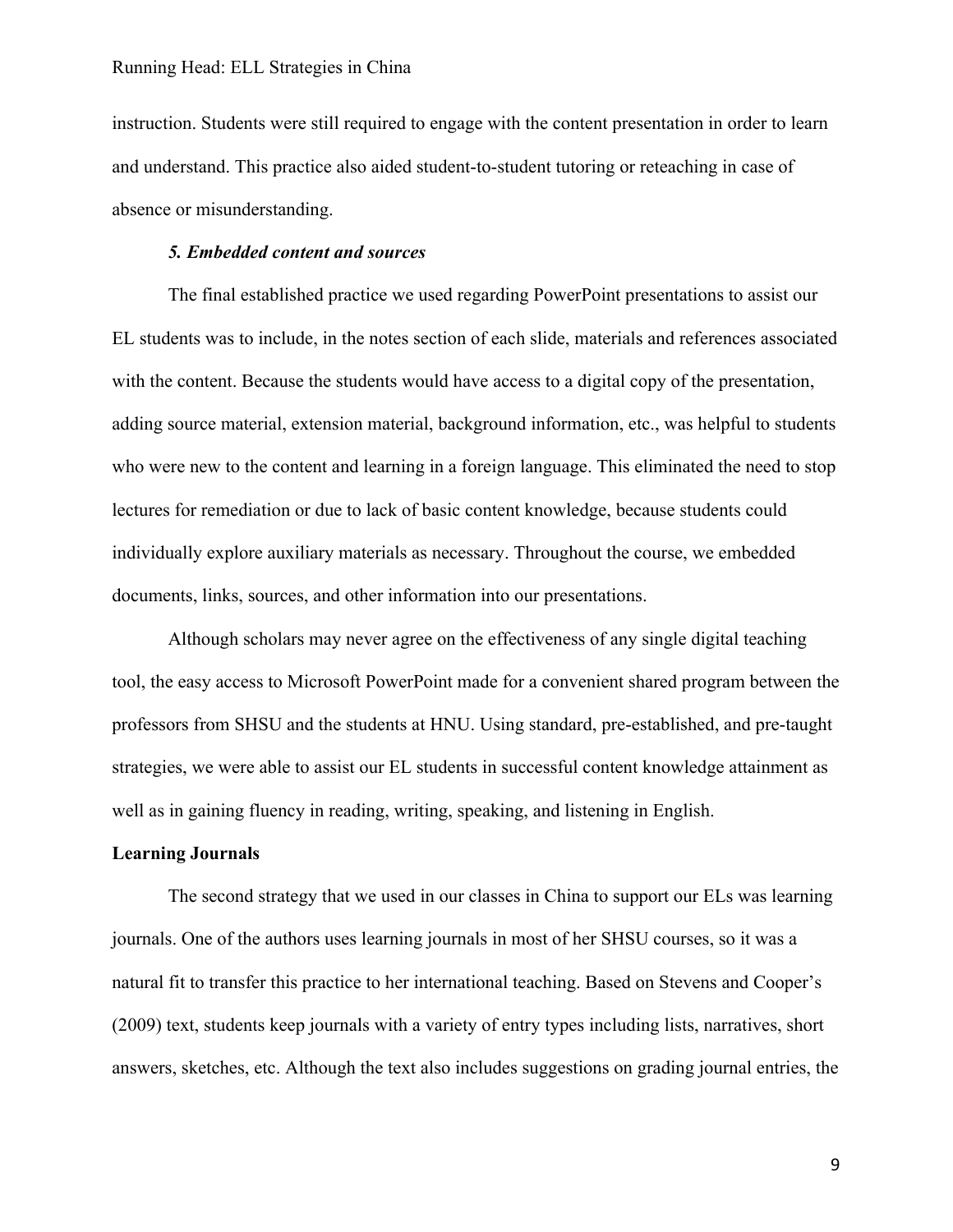authors used the learning journals in this context without credit, scores, grades, or points attached. This was in part due to time constraints in a two week period with 7 hours of instruction per day. It also, however, allowed students the freedom to explore their own possibilities within the blank pages and define success for themselves regarding note taking, sketching, and answering questions.

# *1. Every student answers every question*

Although no scores were given for use of the learning journal, the highly-motivated students were expected to actively participate in the use of the journals. Indeed, following the advice of Rogers (2013), we employed the practice of expecting every student to respond in their learning journal to every question or prompt on the PowerPoint slides when the pencil image, discussed above, was present. This expectation required all students to engage with every aspect of the content at critical places in the lessons. To monitor participation, we circulated throughout the classroom while the students wrote or sketched their responses. This allowed us to further encourage participation as well as be readily available to offer suggestions and guidance or ask for clarification or explanations.

# *2. Visual cue to prompt oral sharing*

While circulating the classroom during response time, instructors also took the opportunity to look for responses to be shared by the students with the rest of class. Because our students lacked confidence in their spoken English fluency, we used stickers placed beside the relevant journal response to indicate that a student would be asked to share their response orally with the class. This practice, a modification of a strategy suggested by Colombo (2012), gave students the opportunity to prepare their verbal responses, practicing silently or quietly while their peers continued to write, increasing their confidence and fluency while vocalizing in class.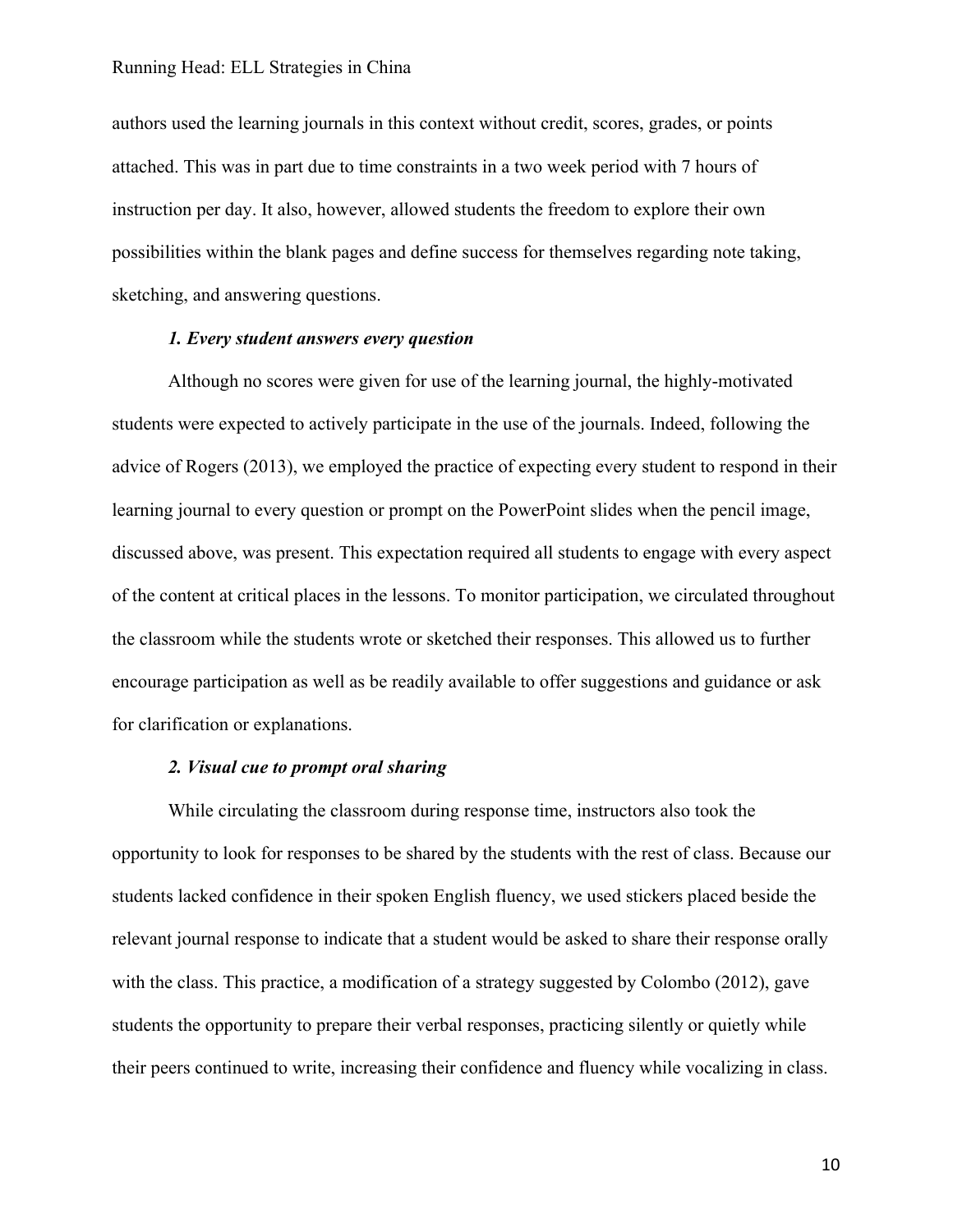Incidentally, rather than only asking students to share correct answers, we often asked students to share answers that gave an opinion, illustrated a common error, or might spark a deeper discussion between peers. This helped students understand that there is often more than one way of looking at the content.

Seidlitz (2019) suggests a similar format that we used, called 'numbered heads together', in which students in a group number off. Next they are given a sentence stem, and think about and write down how they will complete the stem. Group members then take turns giving the answer using the stem in order of their numbers. The teacher will choose someone to share out from each group by calling out a number and having students stand and complete the stem if they have that number. Groups are often given the choice of coming up with a group response. This gives students time to rehearse their response within the safety of a small group. For students who are less proficient with English, their peers can help them read and practice the answer. In addition, each student has the opportunity to read, write, listen, and speak while hearing their peers' ideas as they speak in complete sentences. Students are all accountable because they do not know who will be called on to share, but they are also supported by their group members.

# *3. Two-way communication and feedback*

Another benefit of using learning journals in an EL classroom is the opportunity for twoway communication between the instructor and individual students. While it may have been unrealistic for us to review every student's journal at the end of every school day, we were able to navigate in-class opportunities to review several journals throughout the day. For example, while one of us was engaged in direct instruction, the other would be actively monitoring the room, offering assistance if needed. More often, however, this provided an opportunity to informally peruse individual students' journals, asking questions, providing feedback, offering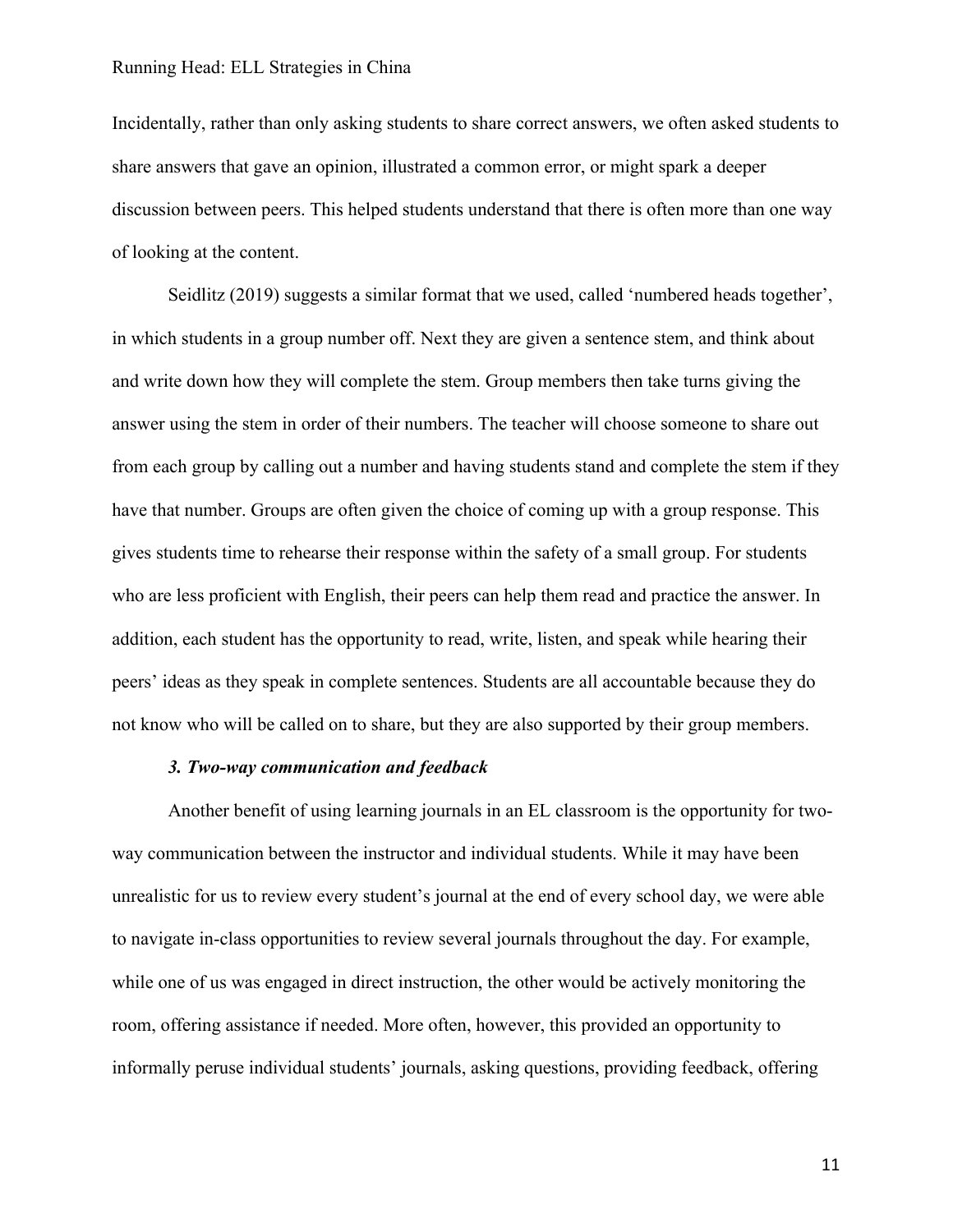suggestions, etc. Opportunities for this informal practice were also found during individual work, group work, and creativity time.

In response, students were able to use their journals for individual questions, statements, and suggestions without the discomfort and fear that are often associated with oral participation in a non-native language. This was particularly important as we, being new to teaching in a Chinese university classroom, learned to navigate cultural expectations of behavior for professors. For example, the students let us know that professors usually are not seen to sit on tables, desks, or counters; talk about religious topics in any context; or wear athletic shoes to class. While the students were learning English, we were learning Chinese academic protocols through comments in the students' journals.

# *4. Trackable Progress: Content and Language*

Finally, the use of a learning journal allowed both the student and teacher to track students' progress on both the acquisition of language and the growth in content knowledge. At the end of the first week of classes, we asked the students to review their journal entries from the first day of class, just four days prior. Students commented that they were surprised at how much longer their answers were at the end of the week, stating, 'I was more shy with words,' and 'It took more thinking before I write.' Although their fifth-day entries contained similar syntax errors as their first-day entries, the entries became longer and more robust. Students also attempted the use of academic language more frequently at the end of the first week, evidence of more confidence and fluency with written English, as suggested by Stevens and Cooper (2009).

In today's culture of increasingly prevalent digital tools in the classroom, we found that returning to paper and pencil responses helped our EL students make strides with their use of academic English language. By integrating the use of the journal into all four areas of English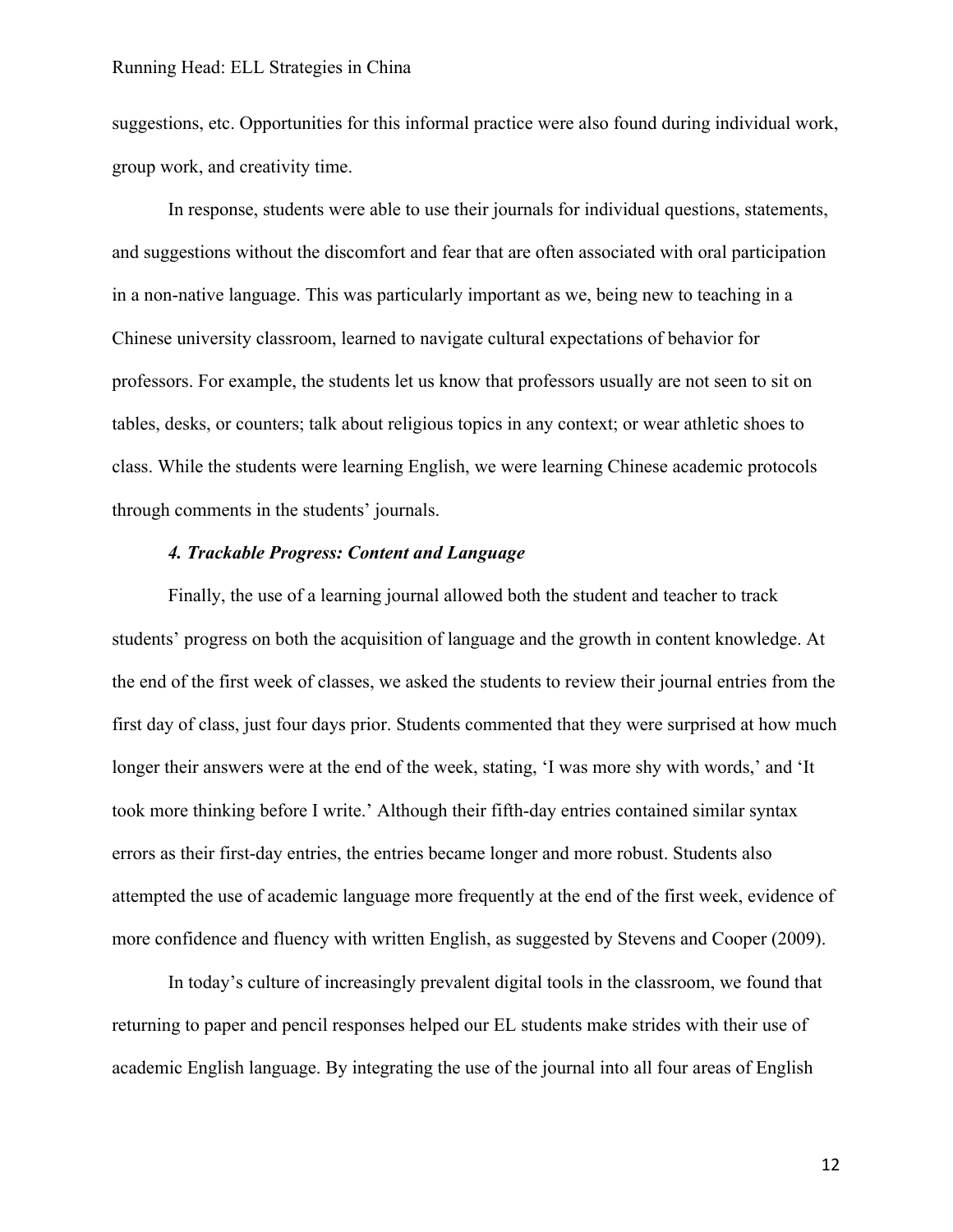proficiency – reading, writing, speaking, and listening, students saw gains in all areas of English competency, and simultaneously increased their English language confidence.

# **Readers Theater**

Because our instructional goals with our university students included several English language acquisition skills as well as content skills, we chose to use Readers Theater, even though most research in this area is focused on elementary students. Readers Theater is a strategy for teaching and learning reading that was developed to assist young students with fluency through the rehearsal and performance of a script (the target text) to an audience (Young, et al., 2019). Additional research, however, indicates readers also improve in the areas of vocabulary building and comprehension (Young, et al., 2017).

One of the primary benefits of Readers Theater is the implementation of repeated reading (Paige, 2011), which can increase fluency and improve cadence in oral reading as well as support pronunciation and enunciation. At the university level, we decided to scaffold the reading scripts from short, familiar material, to more complicated and involved texts that the students had to study and understand.

#### *1. Reading Written Responses*

The first type of Readers Theater employed was having our students fluently read from their journal responses. While not strictly adhering to the Readers Theater scripting format, students were asked to practice and read their journal entries for fluency and meaningful intonation. Using the visual cue for sharing aloud, the instructors began asking students to stand at their desk and read short, simple responses. After the first two days, however, we began asking students to stand at the front of the room and fluently read longer passages, being sure to give the students adequate time to practice their reading. Students would often ask their peers for help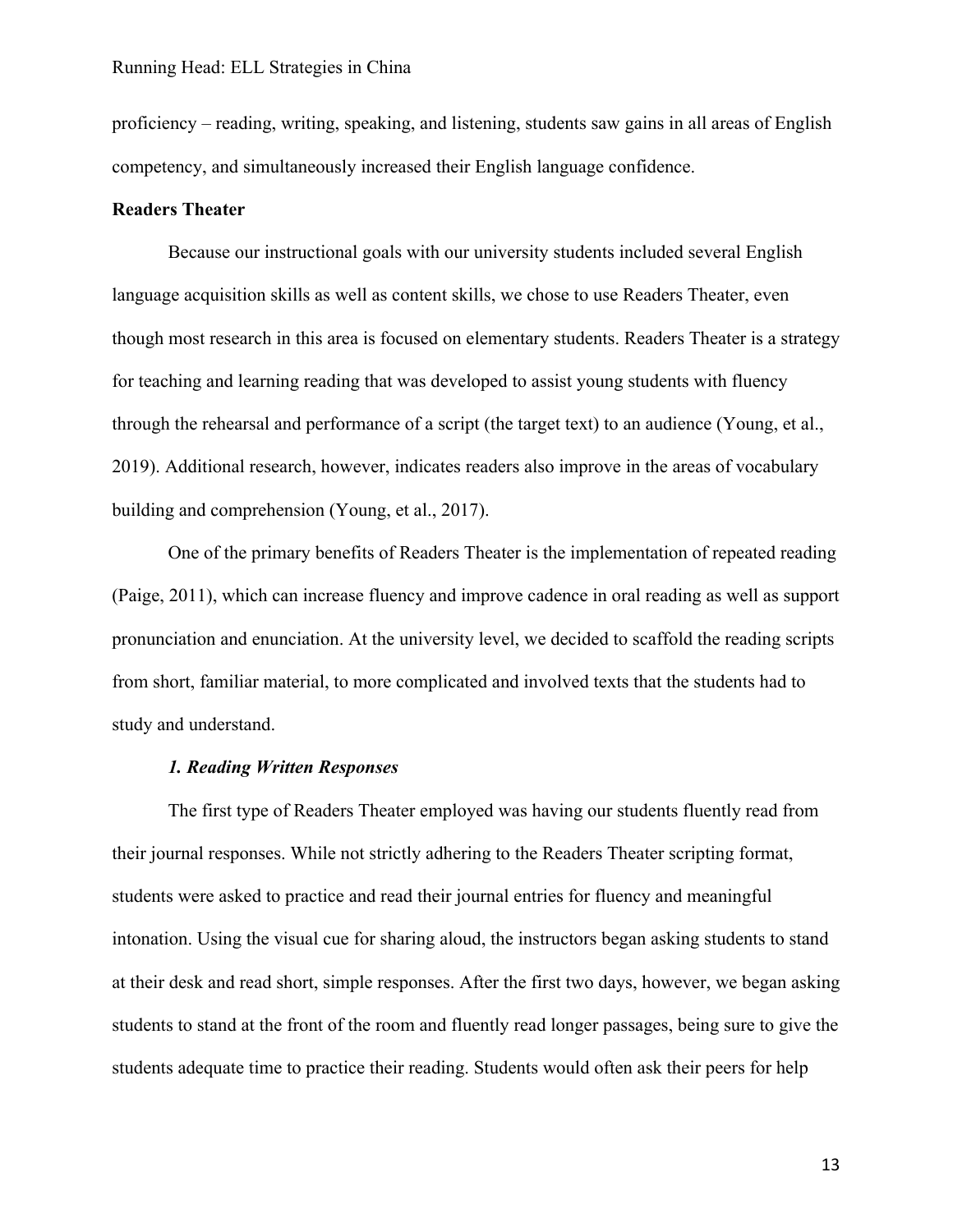with pronunciation and would quietly practice their reading before being asked to share with the class. This facilitated increased confidence and reduced the incidence of embarrassment and shame associated with making verbal errors.

# *2. Short, English Only*

To start the second week of instruction, a formal introduction to the logistics of the Readers Theater concepts prepared students to spend their time and energy writing, practicing, and performing scripts in the classroom. We continued to require oral sharing of journal responses, but also began using short, English only texts as scripts. These selections included children's poems and other short passages that often included rhyme and meter, raising the interest and challenge for our students. Students were encouraged to write out the passage in script/screenplay format, to become familiar with the mechanics of using a script, which was important for the final stage of our implementation of Readers Theater.

# *3. Longer, Dual Language*

Finally, we introduced longer dual language selections that were based in traditional Chinese folklore. The source material were children's books, written and illustrated by Li Jian in both Chinese and English, that related the stories of characters in the Chinese Zodiac. Titles included *The Little Monkey King's Journey* (Jian, 2012a) and *The Water Dragon* (Jian, 2012b). Students were encouraged to build complex scripts and include, if desired, props and costumes. Finally, students were asked to read the text during their performance to stay true to the Readers Theater construct. This allowed them to focus on the delivery of lines rather than on the memorization of text, which is supported by the research on Readers Theater (Coombs & Young, 2014).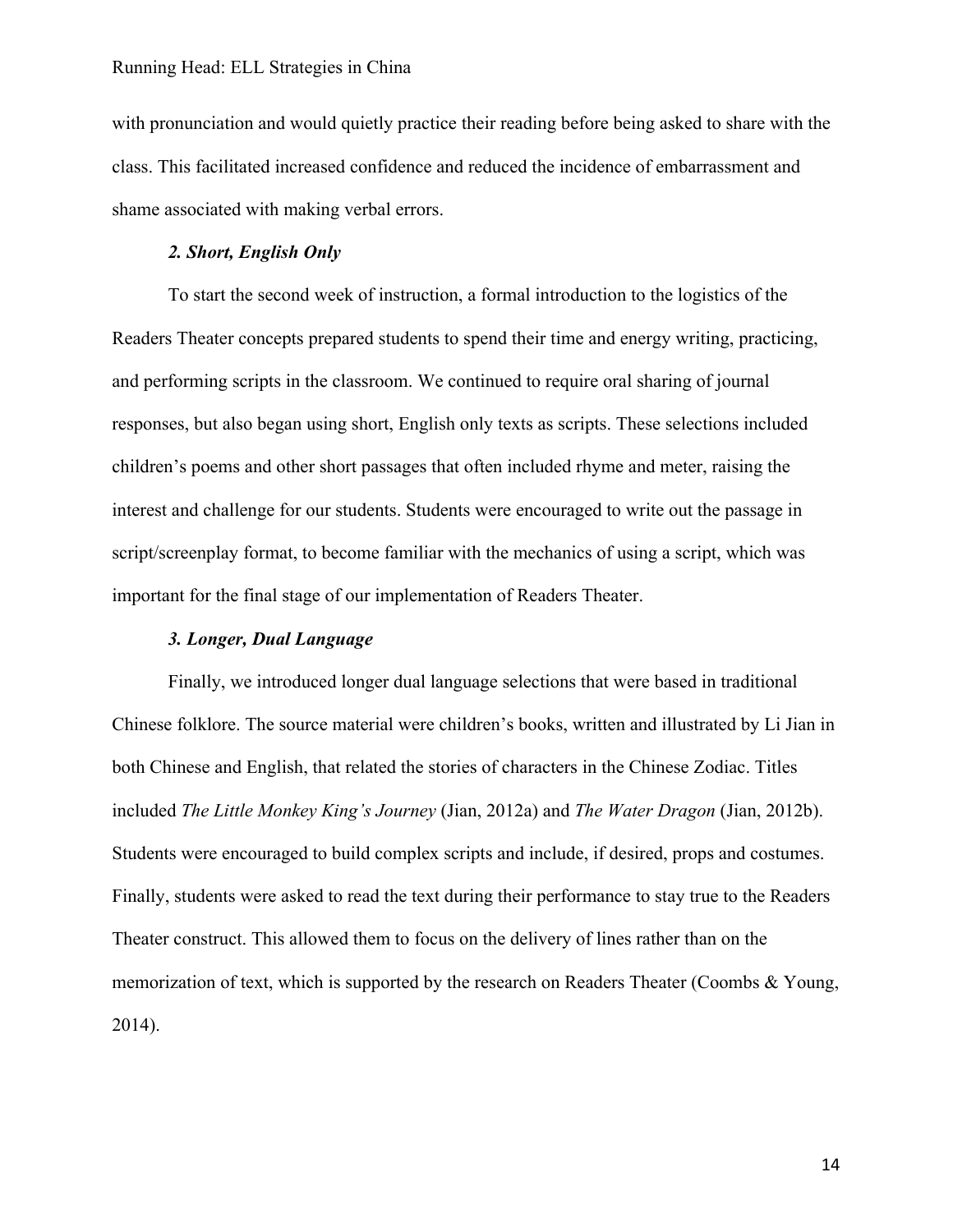Although we used narrative texts to introduce the format of Readers Theater to our Chinese-speaking university students, expository text can be used as well. Indeed, using Readers Theater with complex informational text can increase student understanding of concepts and assist in content-specific vocabulary acquisition (Holloway, 2014; Wulandari & Narmaditya, 2017). Similarly, Coombs and Young (2014) propose that students present critical analyses and research findings in the form of Readers Theater, which increases motivation and engagement for both presenter and audience.

#### **Digital Translation Tools**

Translation between English and any other language for use in the classroom used to be incredibly difficult and time consuming. Either a professional bilingual translator was needed, or teachers themselves had to plod through the laborious task of attempting to translate passages word for word, which did not always produce syntactically accurate written or oral messages for the student. This led to increasingly complicated and confusing classes as EL students fell further behind and risked being alienated and left behind all together. EL students who did nothing to indicate they did not understand could be easily overlooked, while students who attempted to bring attention to their situation may have been subjected to disciplinary actions or misdiagnosed as learning disabled if the teacher did not understand the student's message.

Because our Chinese university students had been taught English as a foreign language in China, rather than in an English speaking context where learning the language was enhanced through immersive engagement outside of the classroom, they lacked some fluency in their English language skills. First, they had very little exposure to academic language specific to pedagogy content, oral or written. Most pedagogical terminology was not in the students' verbal or sight vocabulary, making it difficult to have even general conversations about educational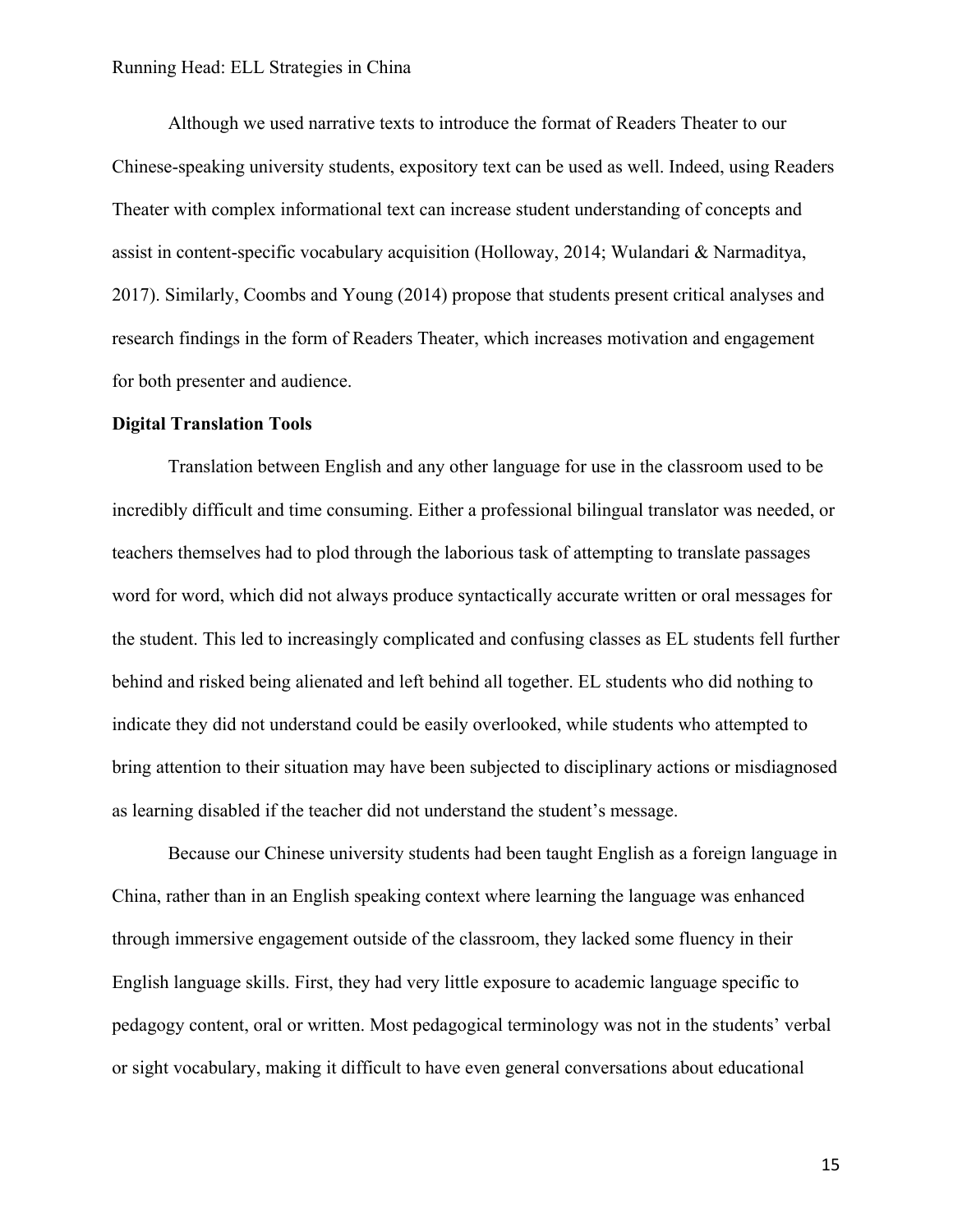topics. Second, the students had learned much of their pronunciation from instructors who also spoke primarily Mandarin Chinese, which led to variations in pronunciations and increased difficulties in communication with us, their native English speaking professors, each of whom has a different regional accent and both of whom spoke faster than students could mentally process or translate.

Rather than attempt to either hire a translator or complete our own tortured translations, we opted to use modern technology to our advantage. Or rather, we asked the students to take advantage of modern technology: digital translation applications. These programs, some of which are available at no cost to the student, are becoming increasingly sophisticated in the ability to translate to syntactically accurate text in the target language. Students were encouraged to use these applications when necessary to help them better understand content, questions, directions, etc. (Note: Google Translate is not available in mainland China as of the writing of this manuscript. Alternative applications such as My Language and Microsoft Translator, however, were easily available for no cost.)

# *1. Access to Devices*

Today, we are fortunate to have powerful technology that is becoming increasingly available even in remote areas and by underprivileged populations. Many of our students come to school with smartphones, tablets, laptops and other digital devices that allow them access to more information than they could ever hope to need (Jalil & Sabir, 2019). Additionally, many public school districts are able to provide Internet capable devices to all students, which narrows the digital divide and provides access for students who would otherwise be left behind. For districts that need financial assistance, many granting agencies are able to provide funding to assist in arming all students with modern technology.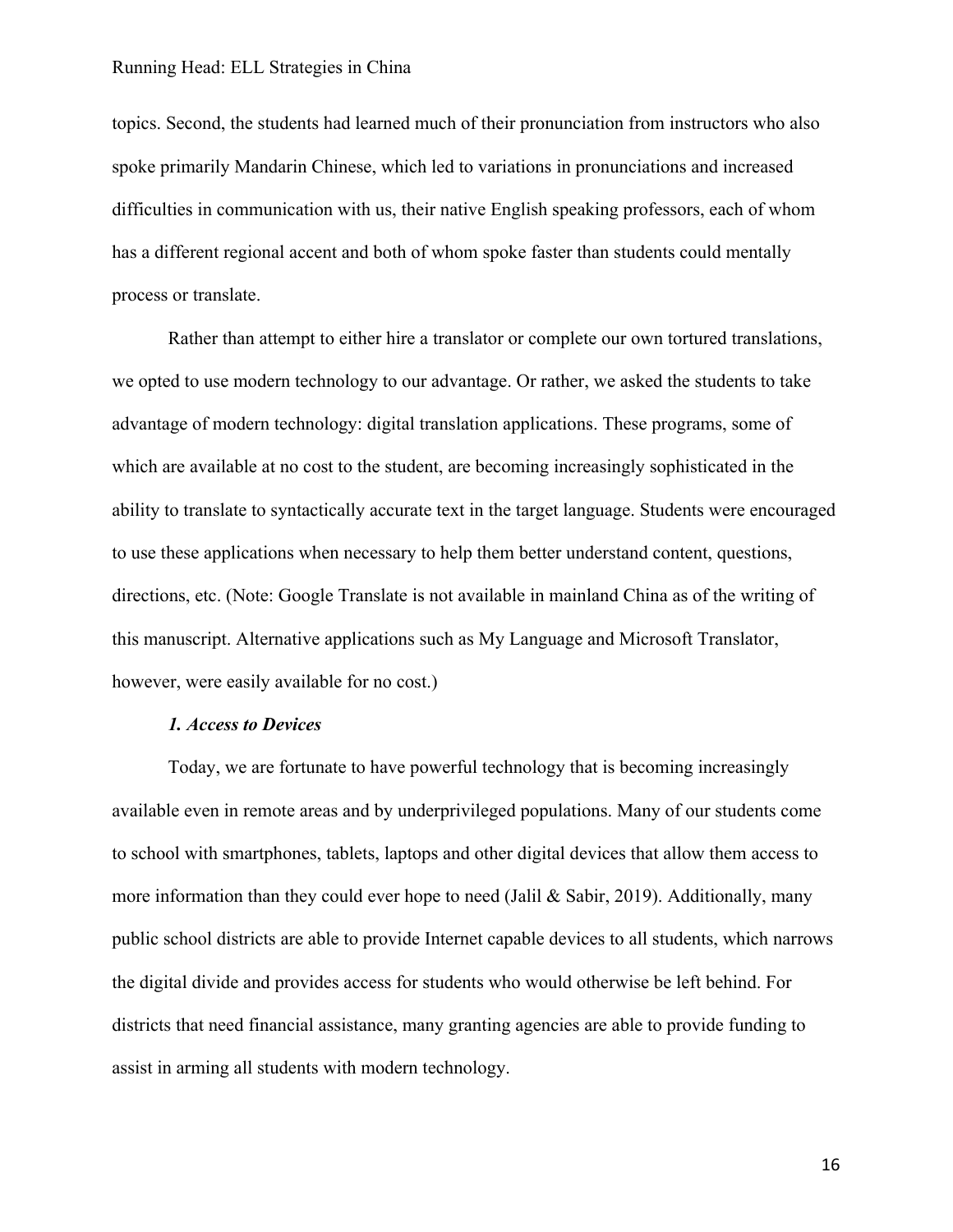With increased access to devices, however, we must also acknowledge that the digital divide goes further than just access to computers and includes concerns such as Internet connectivity, digital literacy, and digital safety and security issues (Stowe, 2020). Access to Internet connections for students from low income families or in communities with scarce public WiFi may effectively negate the intent of arming all students with computers. Connectivity disparities became exponentially evident in the wake of the COVID-19 worldwide pandemic, when many public school districts in the United States realized they needed to facilitate Internet access by providing scheduled hotspots for students who do not have access to Internet services at home. Buses and other vehicles were sent to park in designated areas and offer wireless access to students in the vicinity, offering a temporary solution to an on-going problem.

In our context with university students in China, all students had access to at least one portable Internet-enabled device. Most had a smartphone as well either a laptop computer or digital tablet. Additionally, our students were conscientious about carrying charging cords and battery banks to facilitate uninterrupted use of these tools. Regarding the digital divide, the HNU students in our class were adept at using sophisticated applications, navigating wireless Internet connection, and troubleshooting technology issues for themselves and their peers.

#### *2. Continuous Monitoring*

As with all innovations in the classroom, however, it is necessary to monitor use of digital devices by students. Classroom teachers must be diligent in watching for students who are using their devices for off-task behavior, such as watching videos, shopping, and playing games. Because our students were university students and were in an elite program with a rigorous application process, we hoped not to have to deal with such matters. But as all students are prone to do when asked to engage in the classroom for an entire day, our students often found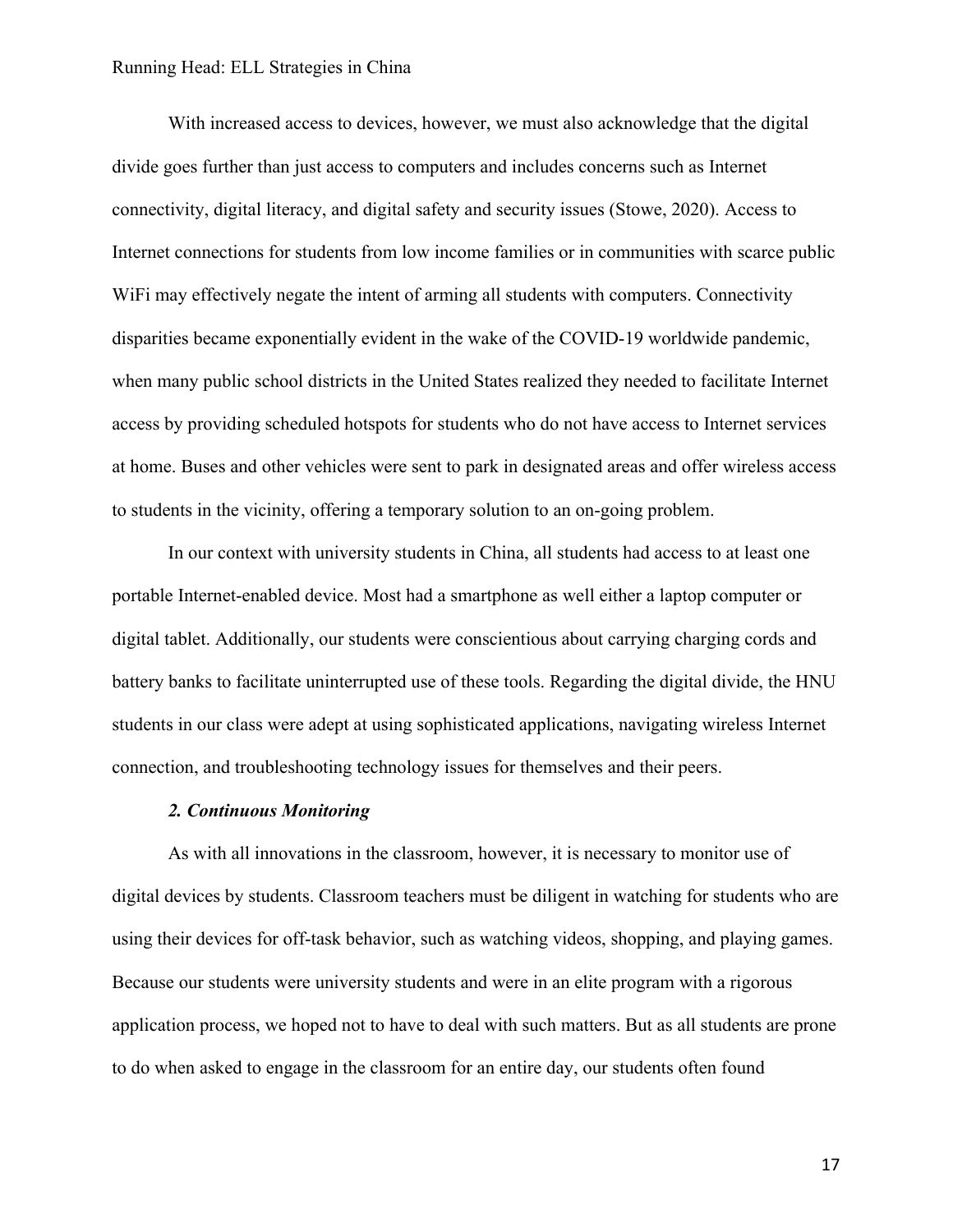themselves in need of redirection (Aaron & Lipton, 2018). We moved about the room frequently throughout our lessons, especially when students were engaged in individual tasks, to ensure students were on task and redirected them whenever necessary.

Classroom instructors may forever debate the place of digital devices in the classroom, categorizing them as friend or foe depending on if, how, and when the devices are employed in academic endeavors. For our purposes, we were able to take advantage of the students' personal devices and turn them into allies in our quest to improve the students' English proficiency along with their content knowledge.

# **Group Texting Application**

Although the proverbial jury is still out on the legality, morality, and logistical issues of individual teachers communicating with their students via digital texting applications (Rubin, 2020), a text-based application (app) can be an efficient and timely tool that allows nearly realtime conversations between teacher and students. When the need arises to communicate with several students at once, in our case 39 students and 2 instructors, it becomes desirable to use an app that allows for everyone to have access to the conversation and information at the same time. We looked at several group text-messaging apps that we had used before to decide what would be appropriate for our use in China. Because of the popularity of the app WeChat in Chinese culture, paired with the easy access to this app globally [at the time this manuscript was submitted (Shu, 2020)], we chose to communicate via group chat in the WeChat app.

# *1. Teacher to Student Communication*

There were several opportunities, both while in class and outside of class time, when we as professors felt we needed to communicate with our students in a way that could not be accomplished verbally or on the projected presentation. In class, we used WeChat to send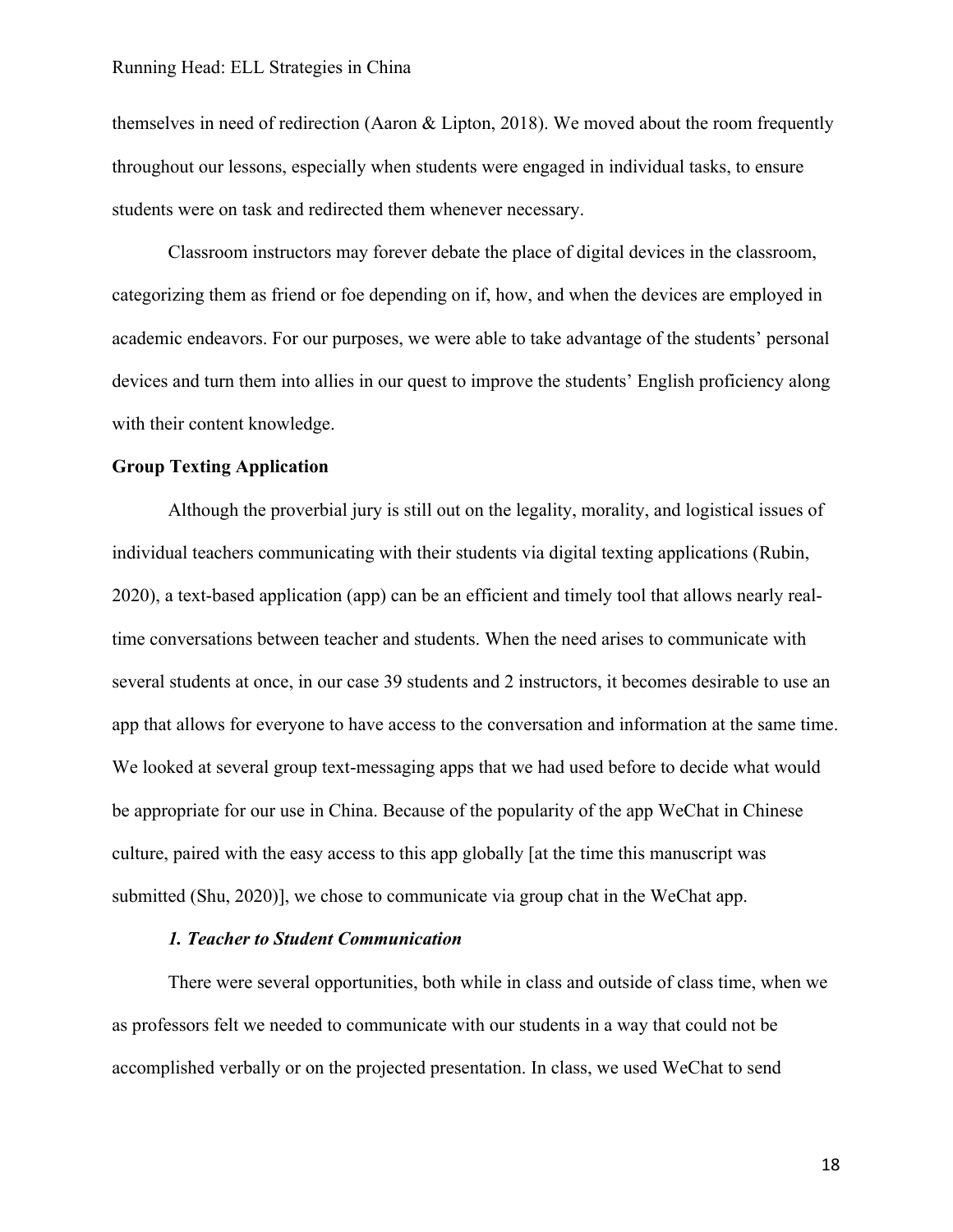directions, explanations, and reading selections in the form of messages, PDF, Word documents, and Internet links, directly to the students. This allowed students to have necessary information in a format that was portable and manipulatable, facilitating the ability for them to review material after the lesson had moved forward. Students were also able to communicate with one another regarding materials we sent, allowing them to collaborate on clearer understanding of the material.

Outside of class time, we sent our students a variety of messages including reading assignments, documents, assignment directions, images, Internet links, and reminders about upcoming activities, assignments, due dates, and events. If we needed students to bring special supplies to class such as art supplies or science materials, WeChat facilitated efficient communication to all students. WeChat also facilitated allowing students access to reading material without necessitating either students or instructors make printed copies, reducing costs and our carbon footprint.

We found WeChat to be advantageous over traditional email communication for a couple of reasons. First, because all students used the app in both personal and academic contexts, there was no 'learning curve' associated with the students. The instructors worked together to navigate their own learning of the abilities and functionalities of the app. Additionally, HNU students are not issued university-sponsored email accounts and no single-click option, such as is available in many U.S. universities through class management platform, was available.

# *2. Student to Teacher Communication*

Because WeChat is a multifunctional app and offers both text and image options, we found that submission of essays, digital posters, and exit tickets could be easily facilitated via the app, again reducing the amount of paper/supplies used for their work. Documents in Word, PDF,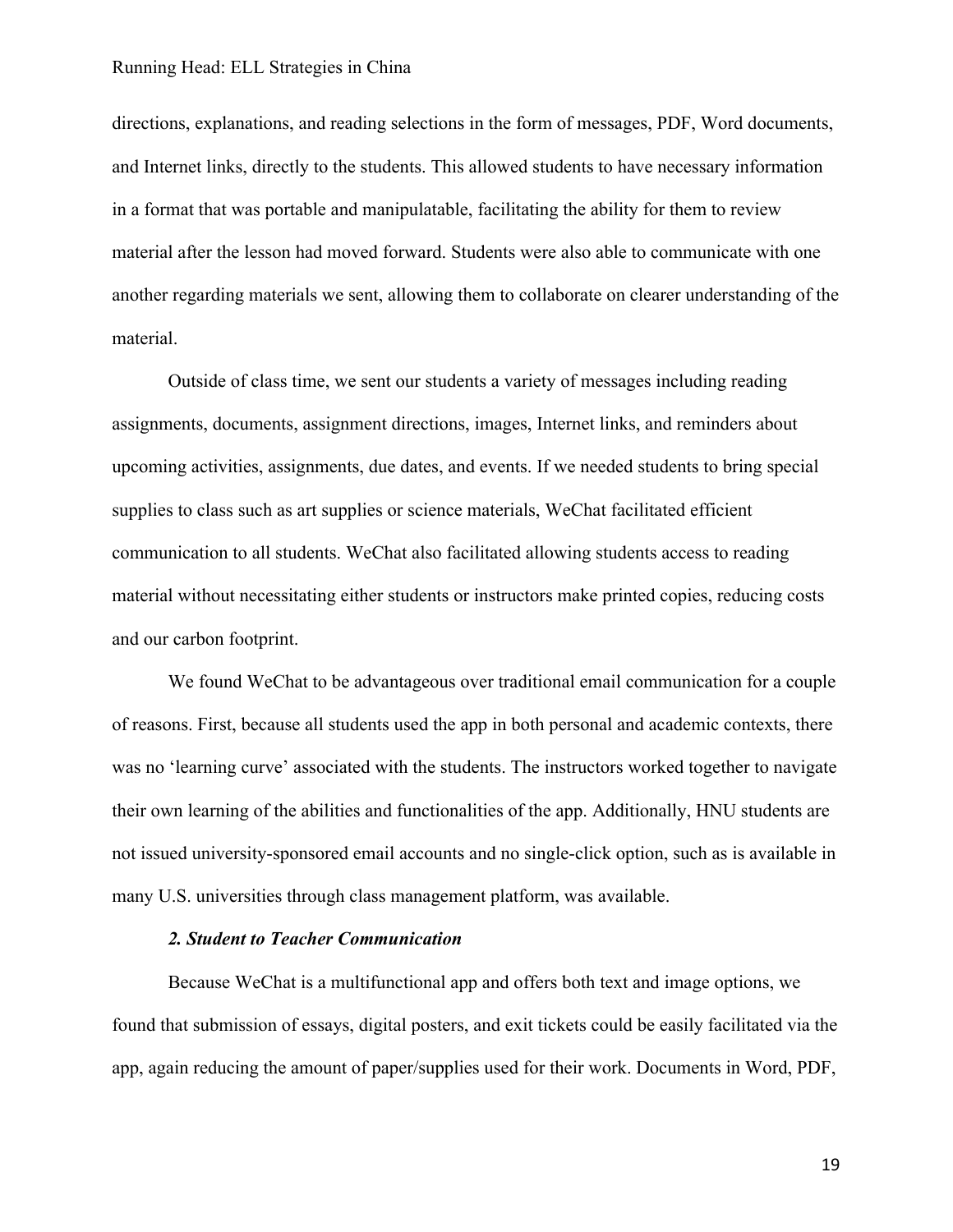and other common programs could be submitted and verified quickly, allowing the instructors to assess students' work and offer feedback as assignments were received. Because the digital format left a footprint, students could confirm submission of assignments, including a date and time stamp to which both instructor and student could refer if questions arose regarding submission.

Due to the social nature of learning (Roberts, et al., 2017), we often employed a collaborative learning environment, which is in stark contrast to what we witnessed as the norm in Chinese schools. When students were placed in collaborative working groups, we encouraged them to establish small texting groups that included the instructors or not, depending on the groups' needs. Doing so facilitated collaboration and communication between members of the groups and allowed submission of group assignments in a format that all members could witness and verify.

Finally, we used WeChat to invite questions and comments. Students could ask questions in either the whole group strand, a small group strand, or a direct message depending on the situation. Often, one student would send a question and their peers would nod and mumble appreciation that the question was asked. Students also sent notice of late arrival, absences, and other special circumstances that arose, further facilitating effective two-way communication between faculty and students.

#### **Choral Response**

When teaching in a classroom in which the majority of students are English learners, instructors should aim to increase the time students spend actively engaging in English language tasks. One way to increase student talking time is to employ *choral reading and response*, a strategy that asks all students to speak aloud in unison, either by reading from a text or by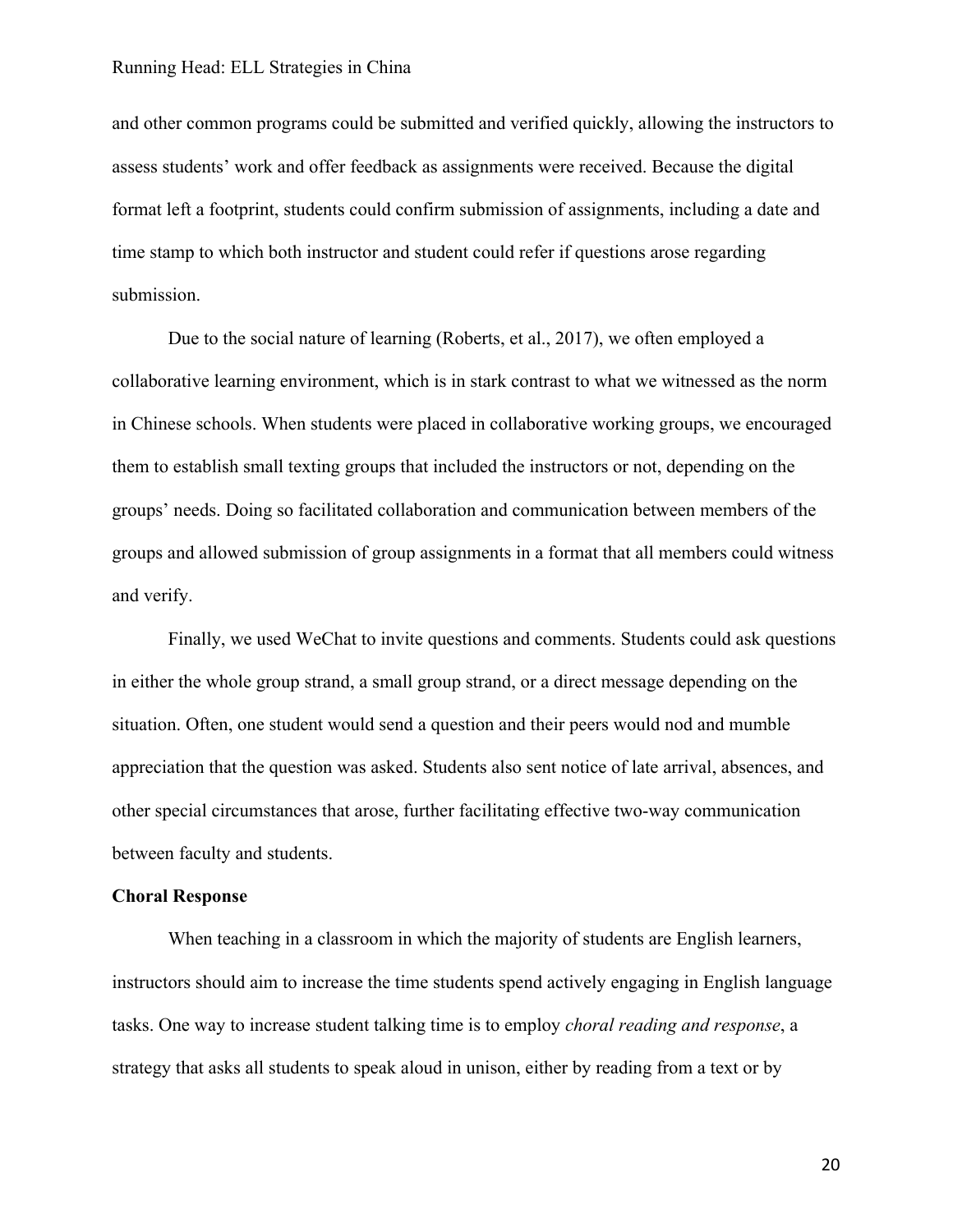repeating correct responses (Ediger, 2011; Thomas, 2013). Research suggests that choral reading encourages fluency and speech rhythm in adults who stutter, indicating a reduction in stress associated with speaking in a group or to an audience (Dechamma & Maruthy, 2018). Additionally, choral response facilitates repeated reading of a text, which has been shown to improve language fluency (Paige, 2011). By asking students to state a correct answer as a group, teachers reinforce the course content while monitoring for understanding and confusion. Simultaneously, teachers can help strengthen students' pronunciation of content-specific terms.

#### *1. Choral Reading*

This is a fairly straightforward strategy in which all students are given the same text and asked to read in unison. Students are afforded adequate time to practice reading the passage, silently or verbally, and when all are prepared, the teacher gives a signal for the reading to begin. On the first few attempts, the class may not be reading in unison so much as reading the same material at the same time, creating a cacophonous atmosphere in the classroom. Given ample opportunities, however, students will learn appropriate rates and cadences for the passages (Paige, 2011), allowing the teacher to listen for pronunciation errors and correct them as necessary. In our China context, we asked students to read various short passages containing increasingly complex social and academic language.

# *2. Choral Response*

Unlike choral reading, choral response does not have written text to which the students can refer. Instead, they must access the information from memory. This is not to indicate that simple memorization is required. Instead, teachers should pose the questions, allow adequate wait time for all learners to formulate a response, then give a signal for all students to respond at once. For this to be effective, wait time is critical as it allows all students the chance to engage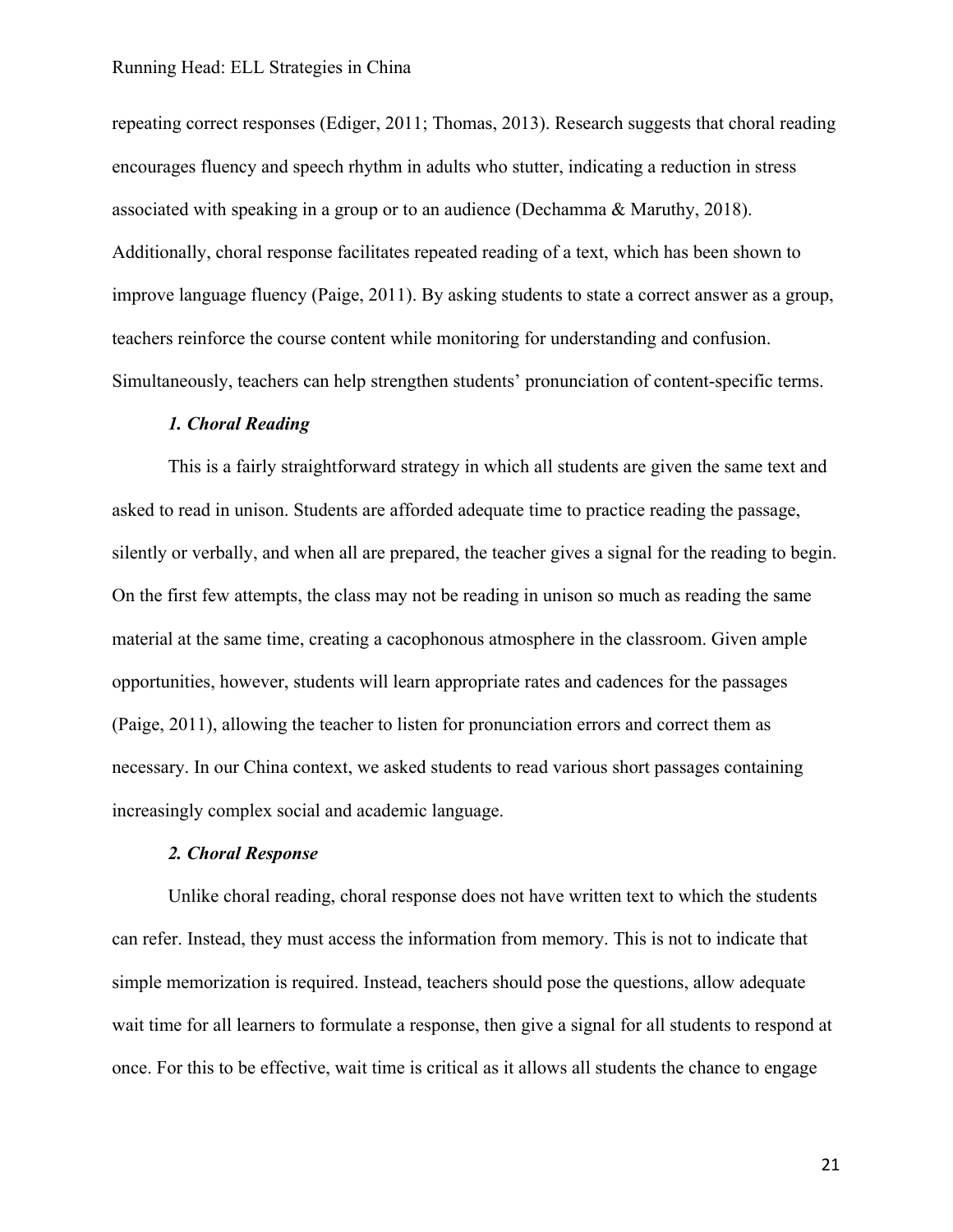with the prompt and create their answer. To be successful, students must be taught to refrain from answering until the signal is given by the teacher. This prevents the one or two fastestthinking students from blurting out the correct responses, which effectively allows their peers to disengage.

Stoffelsma and Charldorp (2020) caution that overuse of choral response or reading, however, can lead to individual students not actively engaging with the content being learned. Instead, they memorize what they are expected to say without committing any knowledge to long-term memory. Their study, conducted in township schools in South Africa, shows that choral reading can be a way for instructors to cover for their students' lack of true learning. Used in the way described in their study, we agree with Stoffelsma and Charldorp's (2020) conclusion that choral response can be used inappropriately by some instructors.

#### **Conclusion**

While working in a university setting in China with 39 Chinese speaking preservice teachers, we, the authors, found it necessary to be creative and engaging while guiding our students in acquisition of pedagogical content knowledge, as well as increasing their fluency and skills in use of the English language. Because we were situated in a sheltered classroom, with only English Learners, we were able to build in strategies that scaffolded our students' use of the four modes of language – reading, writing, listening, and speaking – increasing their opportunities to engage in the language while improving their fluency and confidence.

We learned through our experiences how the EL strategies we teach to our English speaking preservice teachers at our home university can work in an applied setting. Specifically we learned that (a) using a variety of strategies builds in interest and engagement; (b) explicitly teaching the strategies to the students helps with implementation; (c) consistently employing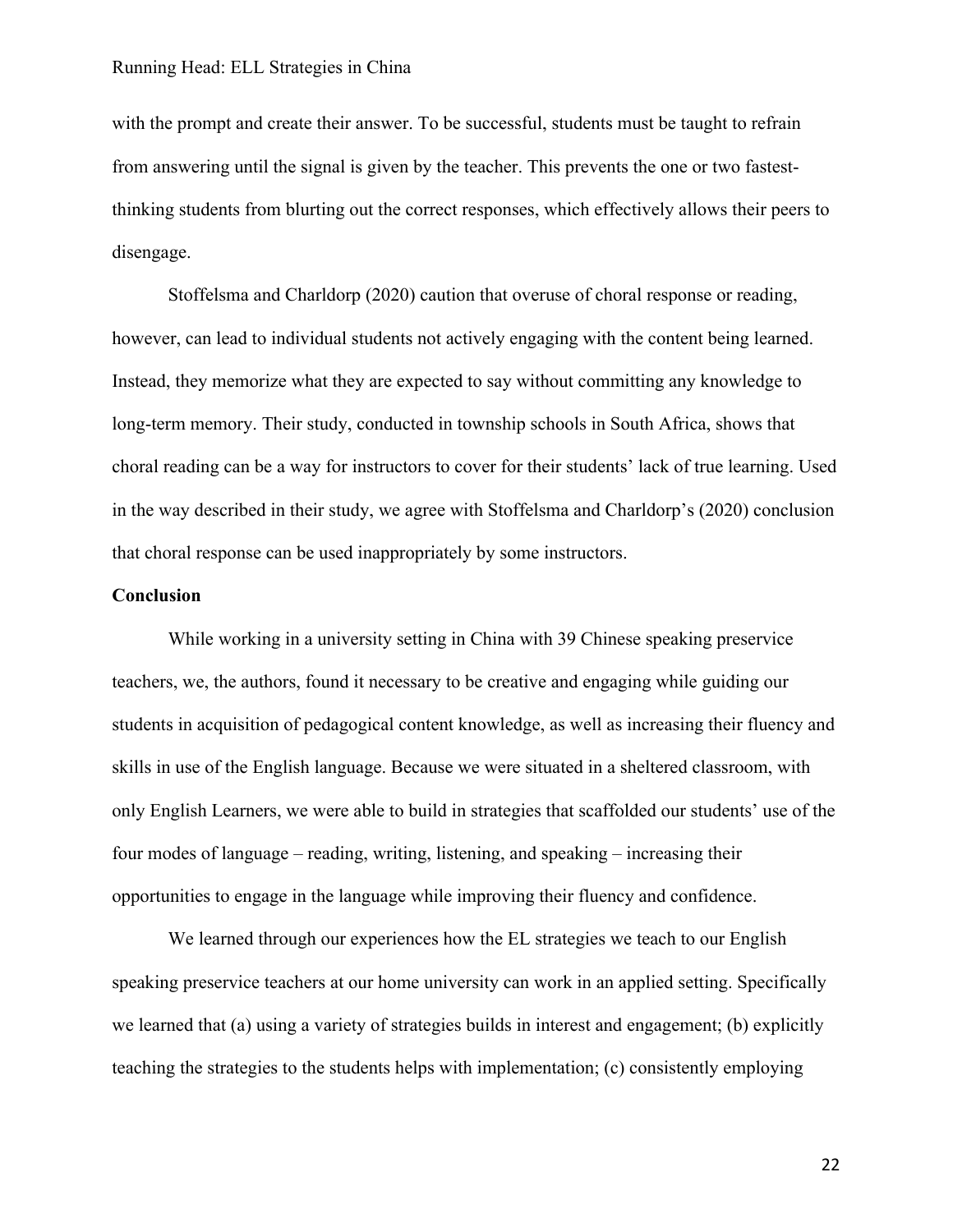strategies allows students to gain comfort and confidence; and (d) all of this leads to increased success in student acquisition of both English language skills and content knowledge.

## References

- Ariza, E. & Coady, M. (2018). *Why TESOL? Theories and issues in teaching english to speakers of other languages in K-12 classrooms.* Kendall Hunt Publishing.
- Aaron, L. S., & Lipton, T. (2018). Digital distraction: Shedding light on the 21st-century College classroom. *Journal of Educational Technology Systems*, *46*(3), 363.
- Colombo, M. (2012). *Teaching English Language Learners : 43 strategies for successful K-8 classrooms*. Sage Publications.
- Coombs, D., & Young, T. A. (2014). Blending Informational Texts and Readers Theatre to Promote Authentic Inquiry. *English in Texas*, *44*(1), 9–14.
- Dechamma, D., & Maruthy, S. (2018). Envelope modulation spectral (EMS) analyses of solo reading and choral reading conditions suggest changes in speech rhythm in adults who stutter. *Journal of Fluency Disorders*, *58*, 47–60. https://doiorg.ezproxy.shsu.edu/10.1016/j.jfludis.2018.09.002
- Ediger, M. (2011). Shared Reading, the Pupil, and the Teacher. *Reading Improvement*, *48*(2), 55–58.
- Gordani, Y., & Khajavi, Y. (2020). The impacts of multi-modal PowerPoint presentation on the EFL students' content knowledge attainment and retention over time. *Education and Information Technologies, 25,* 403-417. http://doi.org/10.1007/s10639-019-09979-z
- Herrera, S. & Murray, K. (2011). *Mastering ESL and bilingual methods: Differentiating instruction for culturally and linguistically diverse (CLD) students.* Pearson Allyn & Bacon.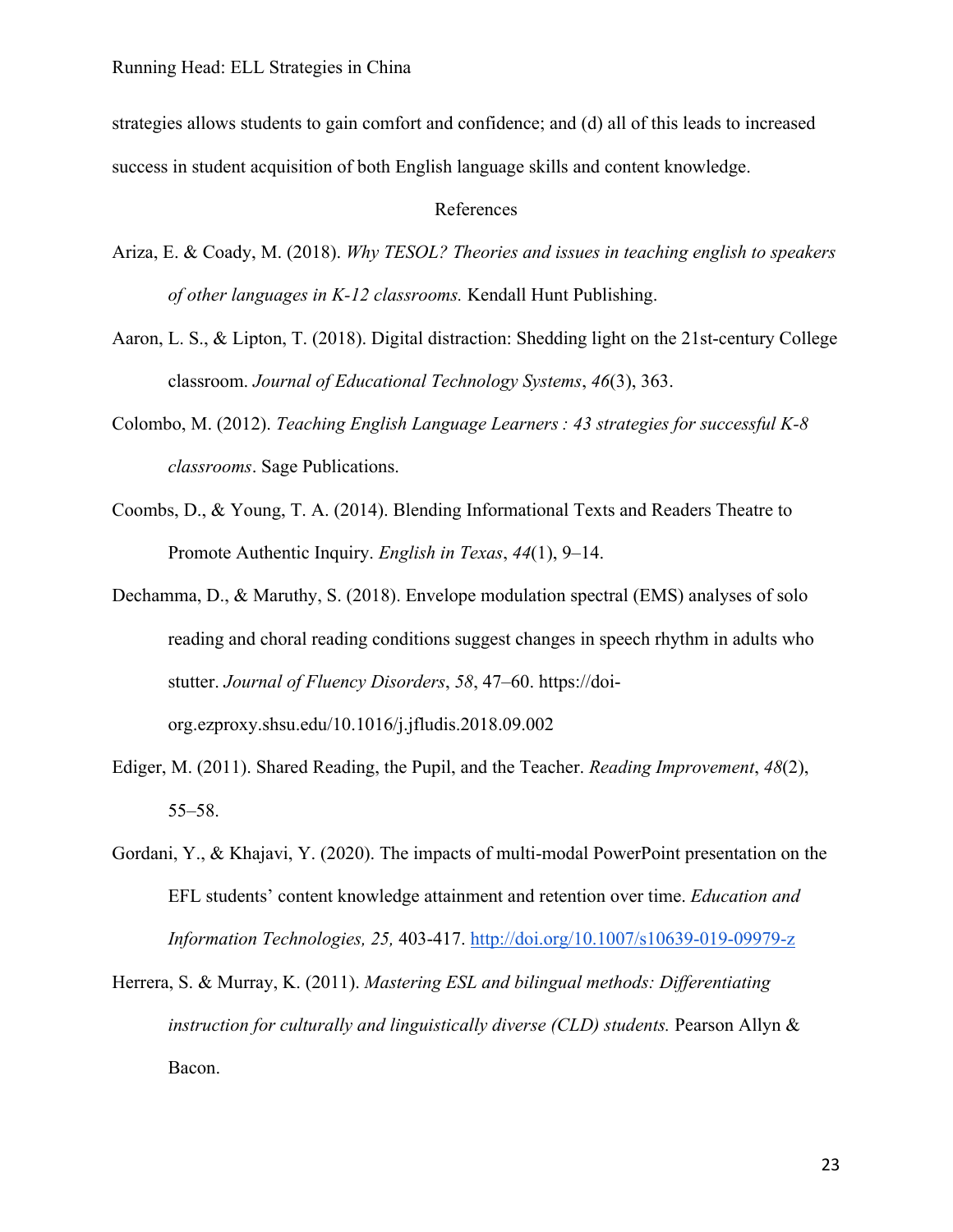- Holloway, K. (2014). Readers Theatre helps student nurses care for the mentally ill This affective teaching strategy improves students' understanding of mental illness on a deeper personal level. *American Nurse Today*, *9*(9), 44–47.
- Jalil, J., & Sabir, S. (2019). Mobile phone usage and distraction in learning sessions. *Pakistan Armed Forces Medical Journal*, *69*(1), 54–50.
- Jian, L. (2012a). The little monkey king's journey: Retold in English and Chinese (Stories of the Chinese Zodiac). Shanghai Press.
- Jian, L. (2012b). The water dragon: A Chinese legend: Retold in English and Chinese (stories of the Chinese zodiac). Shanghai Press.
- Kaplan, E. (2019, April 12). 6 Essential strategies for teaching English Language Learners. Edutopia. Retrieved from https://www.edutopia.org/article/6-essential-strategiesteaching-english-language-learners
- Krashen, S. (1982). *Principles and practice in second language acquisition.* Pergamon.
- Kundart, J. (2014). Avoiding death by PowerPoint: Can we improve our use of this now ubiquitous teaching tool? *Optometric Education*, *39*(3), 104–107.
- McLeod, P., Steinert, Y., Capek, R., Chalk, C., Brawer, J., Ruhe, V., & Barnett, B. (2013). Peer review: An effective approach to cultivating lecturing virtuosity. *Medical Teacher*, *35*(4), e1046–e1051. https://doi-org.ezproxy.shsu.edu/10.3109/0142159X.2012.733460
- Oomman, A. (2012). Teaching English as a global language in smart classrooms with PowerPoint presentation. *English Language Teaching, 5*(12), 54-61.
- Paige, D. D. (2011). 16 Minutes of "Eyes-on-Text" Can Make a Difference: Whole-Class Choral Reading as an Adolescent Fluency Strategy. Reading Horizons, 51(1), 1–20.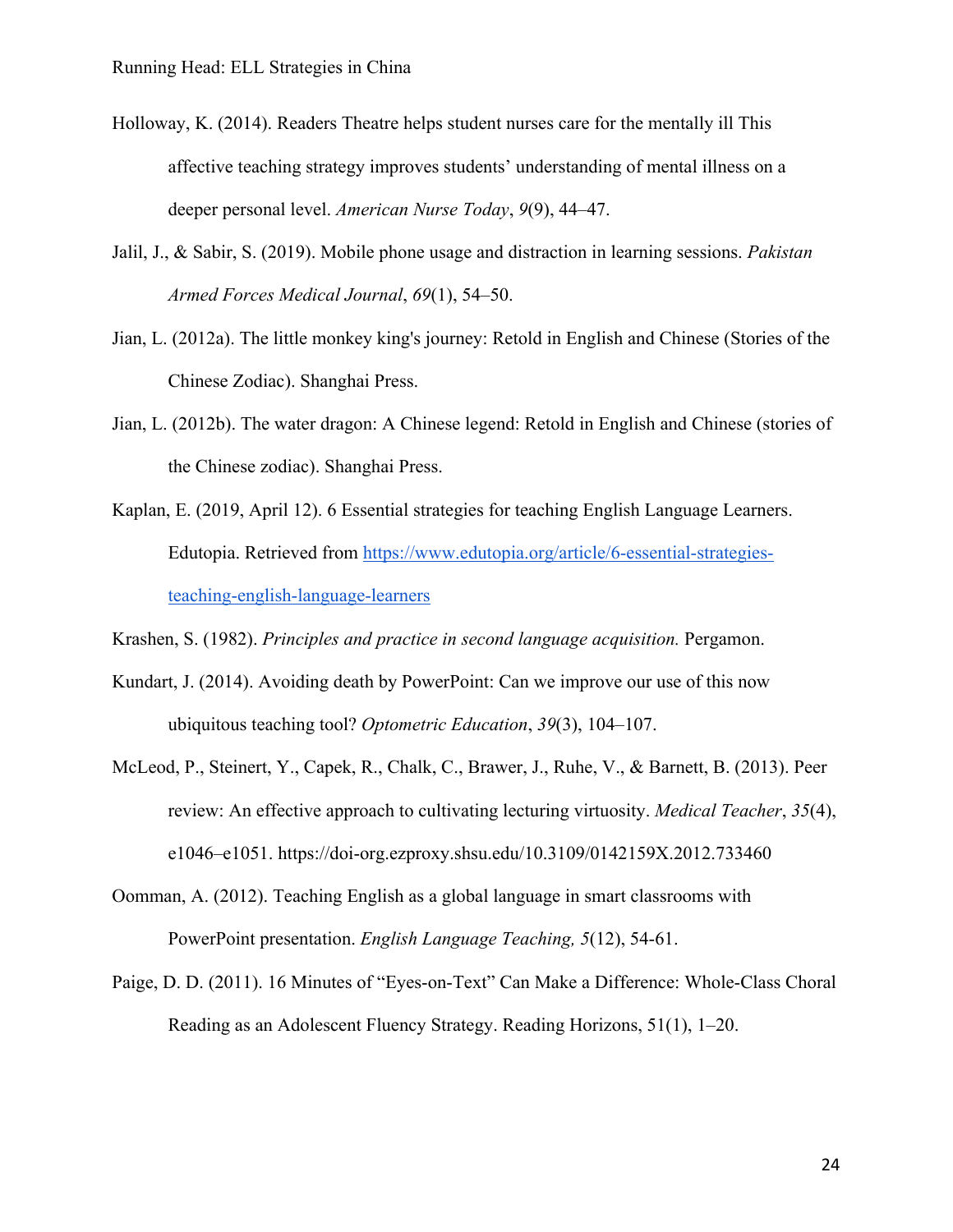Pearson, P. D. & Gallagher, M. (1983). The instruction of reading comprehension. *Contemporary Educational Psychology, 8,* 317-344.

Roberts, L. W., American Psychiatric Association Publishing, & Hilty, D. M. (2017). *Handbook of career development in academic psychiatry and behavioral sciences: Vol. second edition*. American Psychiatric Association Publishing.

Rogers, S. (2013). *Teaching for excellence*. Peak Learning Systems.

Rubin, D. B. (2020). Setting rules for teacher-student texting? *School Administrator*, 33.

Seidlitz, J. (2019). *Sheltered instruction: Second language acquisition methods for teachers of ELs.* Irving, TX: Seidlitz Education.

Shu, C. (2020, September 16). *Justice Department says WeChat users won't be penalized under Trump's executive orders*. TechCrunch. Retrieved from https://techcrunch.com/2020/09/16/justice-department-says-wechat-users-wont-bepenalized-under-trumps-executive-order/

- Stevens, D. D. & Cooper, J. E. (2009). *Journal keeping: How to use reflective journals for effective teaching and learning, professional insight, and positive change*. Stylus Publishing.
- Stoffelsma, L., & Charldorp, T. C. V. (2020). A closer look at the interactional construction of choral responses in South African township schools. *Linguistics and Education*, *58*. https://doi-org.ezproxy.shsu.edu/10.1016/j.linged.2020.100829
- Stowe, L. (2020). All aboard: The pandemic has exposed the realities of the digital divide. Local CIOs are well-poised to help close it. *Government Technology*, *33*(6), 64.
- Thomas, K. (2013). Helping English Language Learners Succeed. *Kentucky English Bulletin*, *63*(1), 117–118.